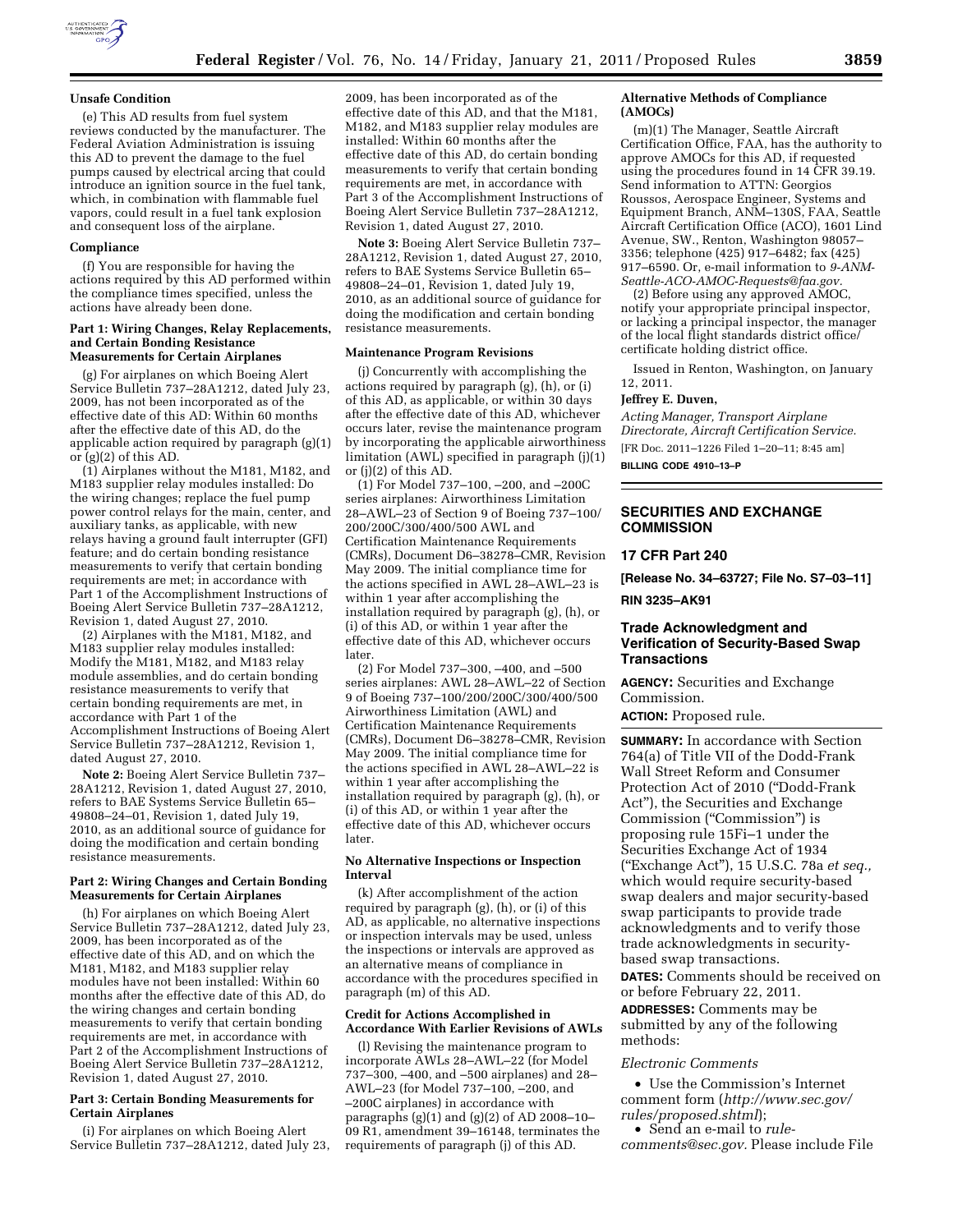Number S7–03–11 on the subject line; or

• Use the Federal eRulemaking Portal (*<http://www.regulations.gov>*). Follow the instructions for submitting comments.

### *Paper Comments*

• Send paper comments in triplicate to Elizabeth M. Murphy, Secretary, Securities and Exchange Commission, 100 F Street, NE., Washington, DC 20549–1090.

All submissions should refer to File Number S7–03–11. This file number should be included on the subject line if e-mail is used. To help us process and review your comments more efficiently, please use only one method. The Commission will post all comments on the Commission's Internet Web site (*[http://www.sec.gov/rules/](http://www.sec.gov/rules/proposed.shtml) [proposed.shtml](http://www.sec.gov/rules/proposed.shtml)*). Comments are also available for website viewing and printing in the Commission's Public Reference Room, 100 F Street, NE., Washington, DC 20549, on official business days between the hours of 10 a.m. and 3 p.m. All comments received will be posted without change; we do not edit personal identifying information from submissions. You should submit only information that you wish to make available publicly.

**FOR FURTHER INFORMATION CONTACT:**  Joseph Furey, Assistant Chief Counsel; Darren Vieira, Special Counsel; or Ignacio Sandoval, Attorney, at (202) 551–5550, Office of Chief Counsel, Division of Trading and Markets, Securities and Exchange Commission, 100 F Street, NE., Washington, DC 20549–7010.

**SUPPLEMENTARY INFORMATION:** The Commission is proposing rule 15Fi–1 pursuant to Section 15F of the Exchange Act.1

### **I. Background**

Section 764 of the Dodd-Frank Act,2 enacted on July 21, 2010, added Section 15F to the Exchange Act.3 Among other things, Section 15F requires securitybased swap ("SBS") dealers and major SBS participants (collectively, "SBS Entities'') to register with the Commission, and directs the Commission to prescribe rules applicable to SBS Entities.

Section 15F(i)(1) of the Exchange Act provides that SBS Entities must "conform with such standards as may be prescribed by the Commission, by rule or regulation, that relate to timely and accurate confirmation, processing, netting, documentation, and valuation

of all security-based swaps.'' Section 15F(i)(2) of the Exchange Act provides that the Commission must adopt rules governing documentation standards for SBS Entities. Proposed rule 15Fi–1 would prescribe standards related to timely and accurate confirmation and documentation of SBS, as further described below.

Market participants currently issue a ''trade acknowledgment'' (sometimes referred to by industry participants as a ''draft confirmation'' or an ''alleged trade'') to memorialize the economic and related terms of an SBS transaction, regardless of the means by which the transaction was executed. If an SBS transaction is not reduced to writing, a court may have to supply contract terms upon which there was no previous agreement. For this reason, prudent practice requires that, after coming to an agreement on the terms of a transaction, the parties document the transaction in a complete and definitive written record so there is legal certainty about the terms of their agreement in case those terms are later disputed. Therefore, industry best practices incorporate a process by which the parties verify that the trade acknowledgment accurately reflects the terms of their trade.4 This process, through which one party acknowledges an SBS transaction and its counterparty verifies it, is the confirmation process, which results in the issuance of a confirmation that reflects the terms of the contract between the parties.<sup>5</sup> This confirmation includes any transaction-specific modifications to master agreements between the parties that might apply to the transaction, such as the International Swaps and Derivatives Association (''ISDA'') Master Agreement and Schedule. A confirmation is thus a written or electronic record of an SBS transaction that has been sent by one party and verified by the other where that record has been manually, electronically, or by some other legally equivalent means, signed by the receiving counterparty.

In the past few years, market participants and regulators have paid particular attention to the timely confirmation of SBS transactions. The Government Accountability Office has found that, since 2002, the trading volume of SBS such as credit derivatives has expanded rapidly,

causing stresses on the operational infrastructure of market participants, which in turn caused the participants' back office systems to fail for a period of time to confirm the increased volume of trades.6 The GAO viewed the lack of automation and the purported assignment of positions by transferring parties to third parties without notice to their counterparties as the primary factors contributing to this backlog.7 The GAO found that if new transactions are left unconfirmed, there is no definitive written record of the contract terms. Thus, in the event of a dispute, the terms of the agreement must be reconstructed from other evidence, such as e-mail trails or recorded trader conversations. The GAO noted that this process is cumbersome and may not be wholly accurate. Moreover, if purported transfers of SBS transactions are made without giving notice to the remaining parties and obtaining their consent, disputes may arise as to which parties are entitled to the benefits and subject to the burdens of the transaction. The GAO found that these circumstances created significant legal and operational risk for market participants.8 These risks, as well as other operational issues associated with the over-the-counter derivatives market, have been the focus of reports and recommendations by the President's Working Group,<sup>9</sup> and of ongoing efforts led by the Federal Reserve Bank of New York (''FRBNY'') to enhance operational capacity in the over-the-counter derivatives market and improve operational performance, by increasing automation, promoting timely confirmation of trades, and ending practices such as the purported unilateral transferring of SBS transactions.10

7Several factors reduced the risk of unconfirmed trades due to unilateral assignment, including: (1) The tendency for end-users to assign contracts to dealers who were generally more credit-worthy than the end-user; (2) dealers refusing to release posted collateral until the dealer verified the assignment, and; (3) a novation protocol in the ISDA Master Agreement that required counterparties to obtain the written consent of their counterparties before assigning a trade. *Id* at pages 17–18.

8 *Id.* at pages 12–15.

9*See, e.g.,* Press Release, President's Working Group on Financial Markets, Progress Summary on OTC Derivatives Operational Improvements (November 2008).

10*See, e.g,.* FRBNY, Summary of OTC Derivatives Commitments (March 1, 2010).

<sup>1</sup> 15 U.S.C. 78o–8.

<sup>2</sup>Public Law 111–203, 124 Stat. 1376 (2010). 3 15 U.S.C. 78o–8.

<sup>4</sup>See Part II.D, below, for a discussion of verification.

<sup>5</sup>Confirmations may also be used by SBS Entities to make certain disclosures, or to disclaim certain obligations, to a counterparty. Required disclosures by an SBS Entity will be addressed separately in proposed ''external business conduct'' rules for SBS Entities.

<sup>6</sup>U.S. Government Accountability Office (''GAO''), *Credit Derivatives: Confirmation Backlogs Increased Dealers' Operational Risks, But Were Successfully Addressed After Joint Regulatory Action,* GAO–07– 716 (2007) at pages 3–4 (''GAO Confirmation Report''). As of September 2005, the accumulated backlog of unconfirmed over-the-counter credit derivatives trades was 150,000.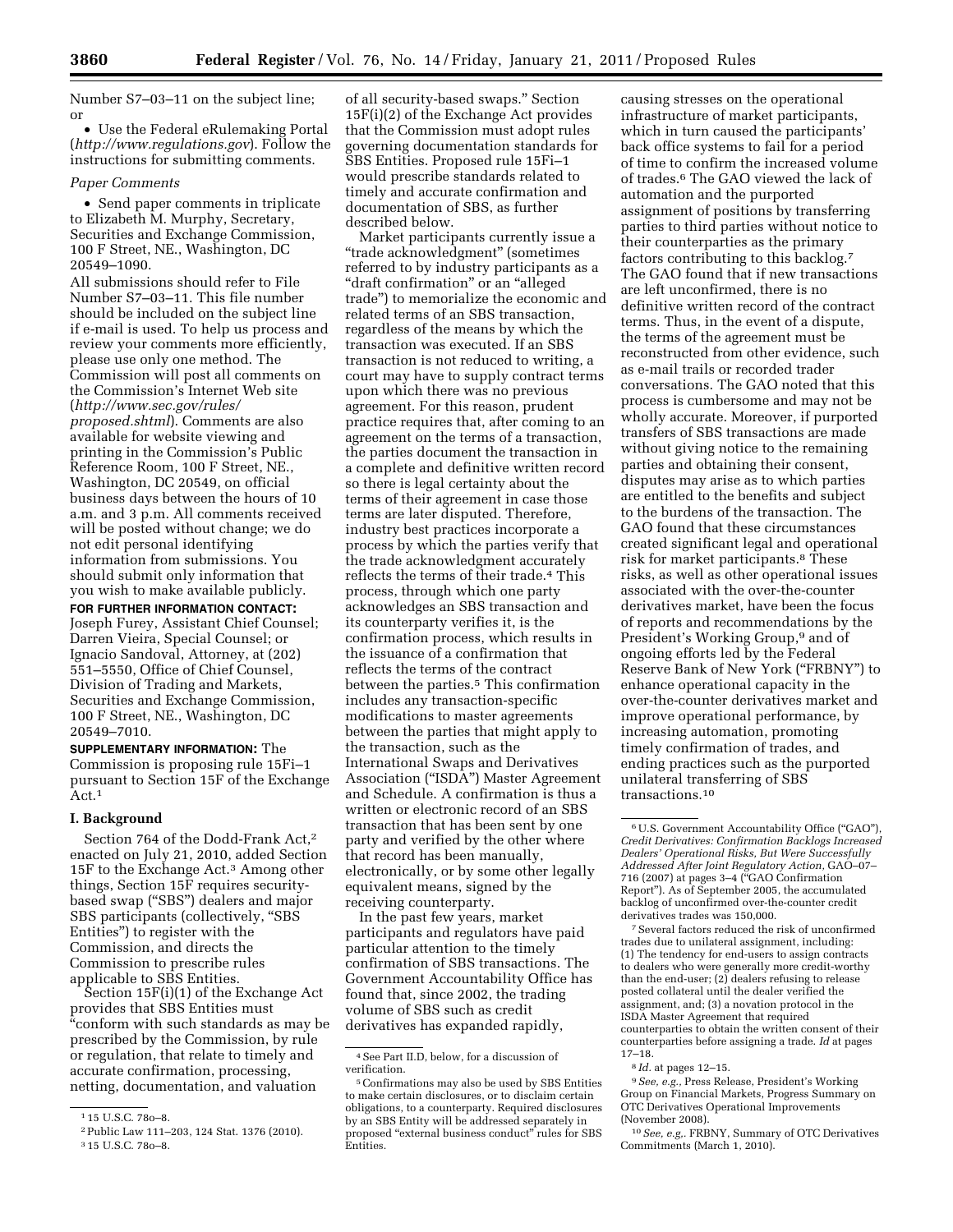To promote the efficient operation of the SBS market, and to facilitate market participants' management of their SBSrelated risk, the Commission is proposing a confirmation process in rule 15Fi–1. The proposed rule will govern the delivery of SBS trade acknowledgments and the verification of those trade acknowledgments, as described more fully below. In developing this proposed rule, the Commission has consulted with other financial regulators, including the Commodity Futures Trading Commission and the Board of Governors of the Federal Reserve System.

The Commission understands that proposed rule 15Fi–1, as well as other proposals that the Commission may consider in the coming months to implement the Dodd-Frank Act, if adopted, could significantly affect—and be significantly affected by—the nature and scope of the security-based swaps market in a number of ways. For example, the Commission recognizes that if the measures it adopts are too onerous for existing participants or new entrants, they could hinder the further development of a market for SBS by unduly discouraging participation by SBS Entities. On the other hand, if the Commission adopts rules that are too permissive, they may not adequately protect investor interests or promote the purposes of the Exchange Act. We also are aware that the further development of the SBS market may require the Commission to revise its confirmation standards for SBS transactions. We urge commenters, as they review our proposal, to consider generally the role that regulation may play in fostering or limiting the development of the market for SBS (or the role that market developments may play in changing the nature and implications of regulation) and specifically to focus on this issue with respect to the proposed trade acknowledgment and verification rule for SBS Entities.

### **II. Discussion of the Proposed Rule**

Proposed Exchange Act rule 15Fi–1 would require SBS Entities to provide to their counterparties a trade acknowledgment, to provide prompt verification of the terms provided in a trade acknowledgment of transactions from other SBS Entities, and to establish, maintain, and enforce policies and procedures that are reasonably designed to obtain prompt verification of the terms provided in a trade acknowledgment. We are proposing to define several key terms in the rule to have the meaning that we believe is commonly attributed to those terms by industry participants. Thus, as

discussed above, we propose to define the term ''trade acknowledgment'' to mean a written or electronic record of an SBS transaction sent by one party to the other.11 As used in the proposed rule, the term "verification" would mean the process by which a trade acknowledgment has been manually, electronically, or by some other legally equivalent means, signed by the receiving counterparty.12 Thus, a "confirmed" SBS transaction would mean a transaction in which the parties have produced a trade acknowledgment that is agreed to by both parties and that has been verified.<sup>13</sup>

Proposed rule 15Fi–1 would require certain SBS Entities that purchase or sell any SBS to provide an electronic trade acknowledgment to the applicable counterparty containing certain required information—discussed in Part II.C, below—within the prescribed timeframe. By requiring counterparties to provide trade acknowledgments of and to verify SBS transactions in a timely way, proposed rule 15Fi–1 is intended to promote the principles of Exchange Act Section 15F(i)(1).

## Request for Comment

The Commission requests comment on all aspects of the proposed definitions of trade acknowledgment, verification and confirmation.

*A. Trade Acknowledgment Requirement* 

1. Events Triggering the Trade Acknowledgment Obligation

Proposed rule 15Fi–1(b) would require an SBS Entity that purchases or sells any security-based swap to provide a trade acknowledgment to its counterparty. The terms "purchase" and "sale" are defined in Section 3(a) of the Exchange Act.14 As amended by the Dodd-Frank Act, those definitions as applied to SBS transactions include any ''execution, termination (prior to its scheduled maturity date), assignment, exchange, or similar transfer or conveyance of, or extinguishing of rights or obligations under, a security-based swap.'' 15 Because the rule would apply solely to an SBS Entity that ''purchases'' or ''sells'' an SBS, the proposed rule would be effectively limited to ''principal transactions'' in which the SBS Entity is a counterparty to the

transaction and is acting for its own account.

#### Request for Comment

The Commission requests comment on all aspects of the proposal as to the events that would trigger an obligation to provide a trade acknowledgment.

1. Are there circumstances, other than purchases or sales of SBS, when SBS Entities should be required to provide SBS trade acknowledgments to their counterparties?

2. What are the current market practices with respect to confirming SBS transactions?

3. How would current industry practices for confirming transactions be affected by the proposed rule?

4. How should policies and procedures to verify trade acknowledgments differ from current market practices, if at all?

5. What are the advantages or disadvantages of the proposed rule compared to current market practices? What additional costs would these differences entail?

6. Do participants currently have operations and/or departments in place to comply with the proposed requirements?

7. Do the benefits of promptly providing a trade acknowledgment justify the additional costs, and, if not, why not?

8. Many, if not most, types of securities transactions are complete upon settlement of the trade (usually shortly following execution), and the purchaser and seller have no continuing obligations to one another. In contrast, parties to SBS transactions have ongoing obligations to each other that could continue for years, depending on the term of the SBS transaction. The Commission has proposed to require parties to SBS transactions to report to an SBS data repository certain life-cycle events, some of which are included in the definition of purchase and sale and some of which, like corporate actions (*e.g.,* mergers, dividends, stock splits, or bankruptcy), are not.16 The Commission understands that some parties may agree to notification upon life-cycle events, and that certain vendors track some of this information with regard to securities underlying certain credit default swaps. The Commission also notes that exchanges and other industry utilities currently publish similar information (*e.g.,* ex-dividend dates, bankruptcies) with respect to the cash

<sup>11</sup>*See* proposed Rule 15Fi–1(a)(10).

<sup>12</sup>*See* proposed Rule 15Fi–1(a)(13).

<sup>13</sup>*See* proposed Rule 15Fi–1(a)(4).

<sup>14</sup> 15 U.S.C. 78c(a)

<sup>15</sup> Dodd-Frank Act Sections 761(a)(3) and (4), amending Exchange Act Sections 3(a)(13) and (14), respectively; 15 U.S.C. 78c(a)(13) and (14).

<sup>16</sup>*See* Regulation SBSR—Reporting and Dissemination of Security-Based Swap Information, Exchange Act Release No. 63346 (Nov. 19, 2010), 75 FR 75207 (Dec. 2, 2010) (''SBSR Proposing Release'').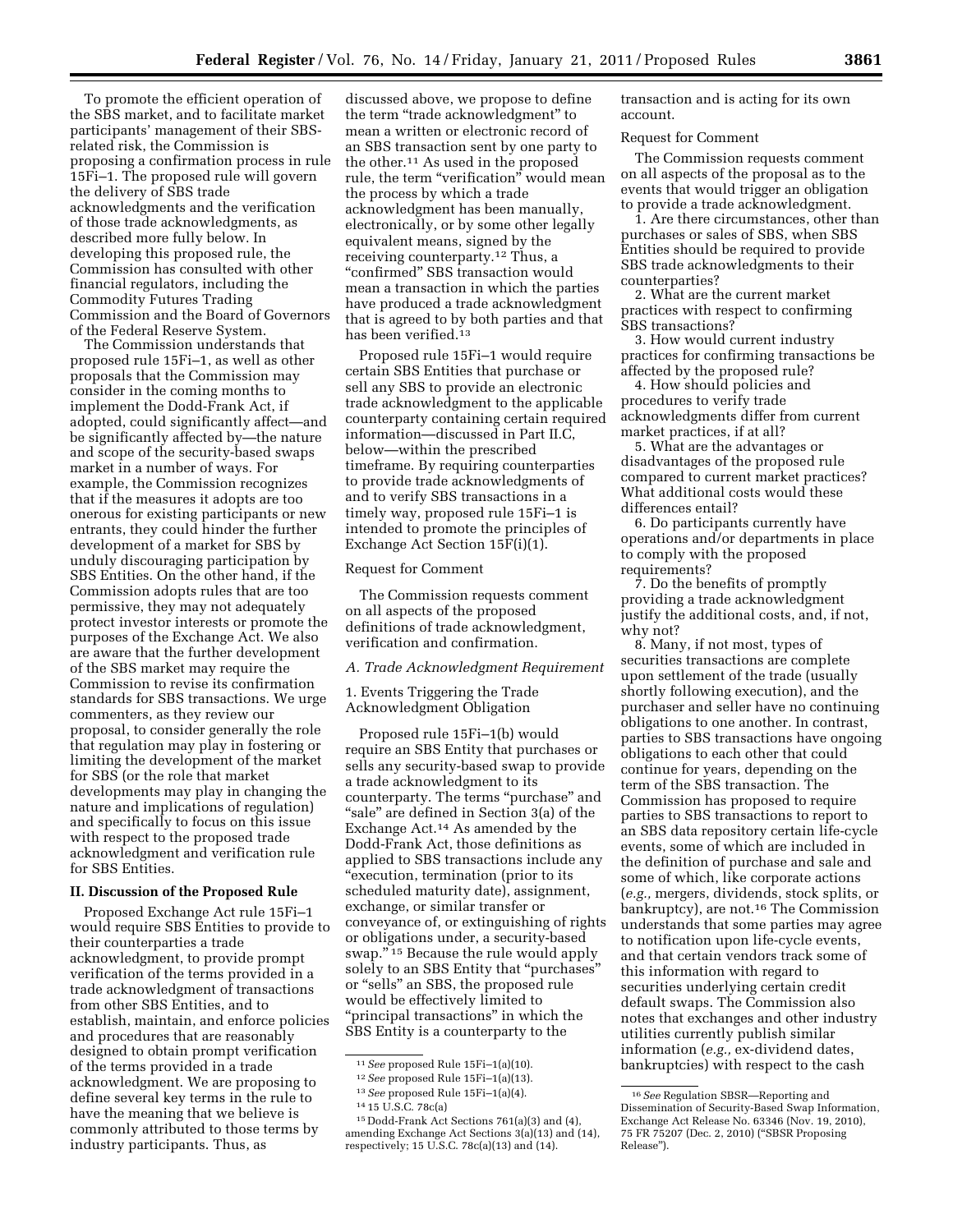and derivatives markets. Should the Commission also require delivery of a trade acknowledgment and verification of any types of corporate actions? To what extent is it the industry custom currently to require notification to be provided about changes or life-cycle events in the security, loan, or narrowbased index that underlies an SBS? Should the proposed rule require trade acknowledgments for these changes or events?

9. Should the proposed rule require different procedures for terminations than for other purchases and sales? What are the current practices with respect to sending notices of termination? What information should be provided in an acknowledgment of a termination?

## 2. Who provides the trade acknowledgment?

The Commission proposes using Section 13A(a)(3) of the Exchange Act as a model to determine which counterparty is responsible for providing the trade acknowledgment in the transaction. Section 13A(a)(1) provides that each SBS that is not accepted for clearing by a clearing agency or derivatives clearing organization must be reported to a swap data repository or to the Commission.17 Section 13A(a)(3) specifies which party is obligated to make such reports—an SBS dealer, a major SBS participant, or a counterparty to the transaction—and it does not require both parties to report the same transaction.18 Generally, Section 13A(a)(3) places the reporting burden on the party that is expected to transact in SBS more frequently. Similarly, the Commission proposes requiring only a single trade acknowledgment in any transaction, and requiring that, in a transaction to which an SBS Entity is a party, the party responsible for providing the trade acknowledgment would be determined in the same manner as the party responsible for reporting the transaction to an SBS data repository or to the Commission. Therefore in a transaction where only one counterparty is an SBS dealer or major SBS participant, the SBS dealer or major SBS participant would be responsible for providing the trade acknowledgment. In a transaction between an SBS dealer and a major SBS participant, the SBS dealer would be responsible for providing the trade acknowledgment. In a transaction where both parties are SBS dealers, or both parties are major SBS participants, the counterparties would be responsible for

selecting which party must provide the trade acknowledgment.19

Although the responsible counterparty would have the obligation to provide the trade acknowledgment, that counterparty could use a thirdparty to fulfill this obligation. The Commission expects that many transactions will be confirmed by ''matching services'' provided through a clearing agency.20 We use matching service in this release to refer only to services through which two parties enter a new transaction.

A clearing agency is providing matching services if it captures trade information regarding a securities transaction, performs an independent comparison of that information, and issues a confirmation 21 of the transaction. The Commission believes that the use of clearing agencies' matching services would promote the principles of Exchange Act Section 15F(i), and the Commission wishes to encourage SBS Entities to use these matching services. Accordingly, paragraph (b)(2) of the proposed rule would provide that an SBS Entity will have satisfied its requirement to provide a trade acknowledgment if a clearing

20Under the proposed rule, the term ''clearing agency'' would mean a clearing agency registered pursuant to section 17A of the Exchange Act, 15 U.S.C. 78q–1. *See* proposed Rule 15Fi–1(a)(3). A clearing agency that captures trade information regarding a securities transaction and performs an independent comparison of that information which results in the issuance of legally binding matched terms to the transaction is providing matching services. *See, also,* Exchange Act Release No. 39829 (April 6, 1998), 63 FR 17943 (April 13, 1998) (File No. S7–10–98) (''A vendor that provides a matching service will actively compare trade and allocation information and will issue the affirmed confirmation that will be used in settling the transaction.'').

<sup>21</sup> "Confirmation" means a trade acknowledgment that has been subject to verification. *See* proposed Rule 15Fi–1(a)(4).

agency, through its facilities, produces a confirmation of the SBS transaction.22

A clearing agency may also serve as a central clearing counterparty (''CCP'') in SBS transactions. In a CCP arrangement, if the original counterparties to a bilateral SBS transaction are clearing members, they novate their bilateral trade to the clearing agency (acting as a CCP). In such a novation to a CCP, each counterparty terminates its contract with the other and enters into a new contract on identical terms with the CCP. In this way, the CCP becomes buyer to one counterparty and seller to the other.23 The novation would constitute a purchase from or a sale to the clearing agency. While the purchase or sale would require a trade acknowledgment under paragraph (b)(1) of the proposed rule, paragraph (b)(2) of the proposed rule would permit the CCP to satisfy the SBS Entity's obligation to provide a trade acknowledgment to its counterparty, both for the initial bilateral transaction between an SBS Entity and its counterparty that are clearing members, and for the subsequent purchases or sales that result from the novation to the CCP.

#### Request for Comment

The Commission solicits comment on all aspects of the allocation of responsibility between the parties for providing the trade acknowledgment.

10. Does the proposed rule appropriately allocate the responsibility to provide a trade acknowledgment?

11. Would permitting the parties to agree which party would provide a trade acknowledgment in all transactions, instead of only in transactions between two SBS dealers or two major SBS participants, be preferable?

12. Should the rule require each SBS Entity that is a party to an SBS transaction to provide a trade acknowledgment to its counterparty?

13. Should the rule allow persons other than clearing agencies, such as

23*See* Exchange Act Release No. 59527 (Mar. 6, 2009).

<sup>17</sup> 15 U.S.C. 78m–1(a)(1).

<sup>18</sup> 15 U.S.C. 78m–1(a)(3).

<sup>19</sup>The Commission considered requiring all SBS Entities to provide SBS trade acknowledgments in each transaction to which they are a party, but preliminarily has determined not to propose this approach. Under that approach, in a situation where only one party is an SBS Entity, that party would provide the trade acknowledgment to its counterparty. In effect, this is similar to how brokerdealers are required to provide confirmations to their customers under Exchange Act rule 10b–10. However, the customers are under no obligation pursuant to rule 10b–10 to confirm their transactions with broker-dealers. In situations where both parties were SBS Entities, each party would cross-acknowledge the transaction by providing a duplicate trade acknowledgment to the other party. However, requiring crossacknowledgment could be needlessly burdensome and may interfere with more efficient means of acknowledging transactions. Additionally, legal uncertainty could result if for some reason the trade acknowledgments did not match and neither party noticed or challenged the discrepancy.

<sup>22</sup> In the course of clearing and settling SBS transactions, clearing agencies would need much or all of the information that is required on a trade acknowledgment, and therefore, the clearing agency would have in place systems to receive and process the information on a trade acknowledgment. The Commission notes that clearing agencies must: register with the Commission and submit their rules for review and approval by the Commission; meet minimum standards of care; have the capacity to enforce their rules and discipline their participants; and have chief compliance officers to oversee compliance with their statutory and regulatory obligations. The Commission believes that clearing agencies are thus equipped to manage the operations necessary to provide trade acknowledgments in the course of their work clearing and settling SBS transactions.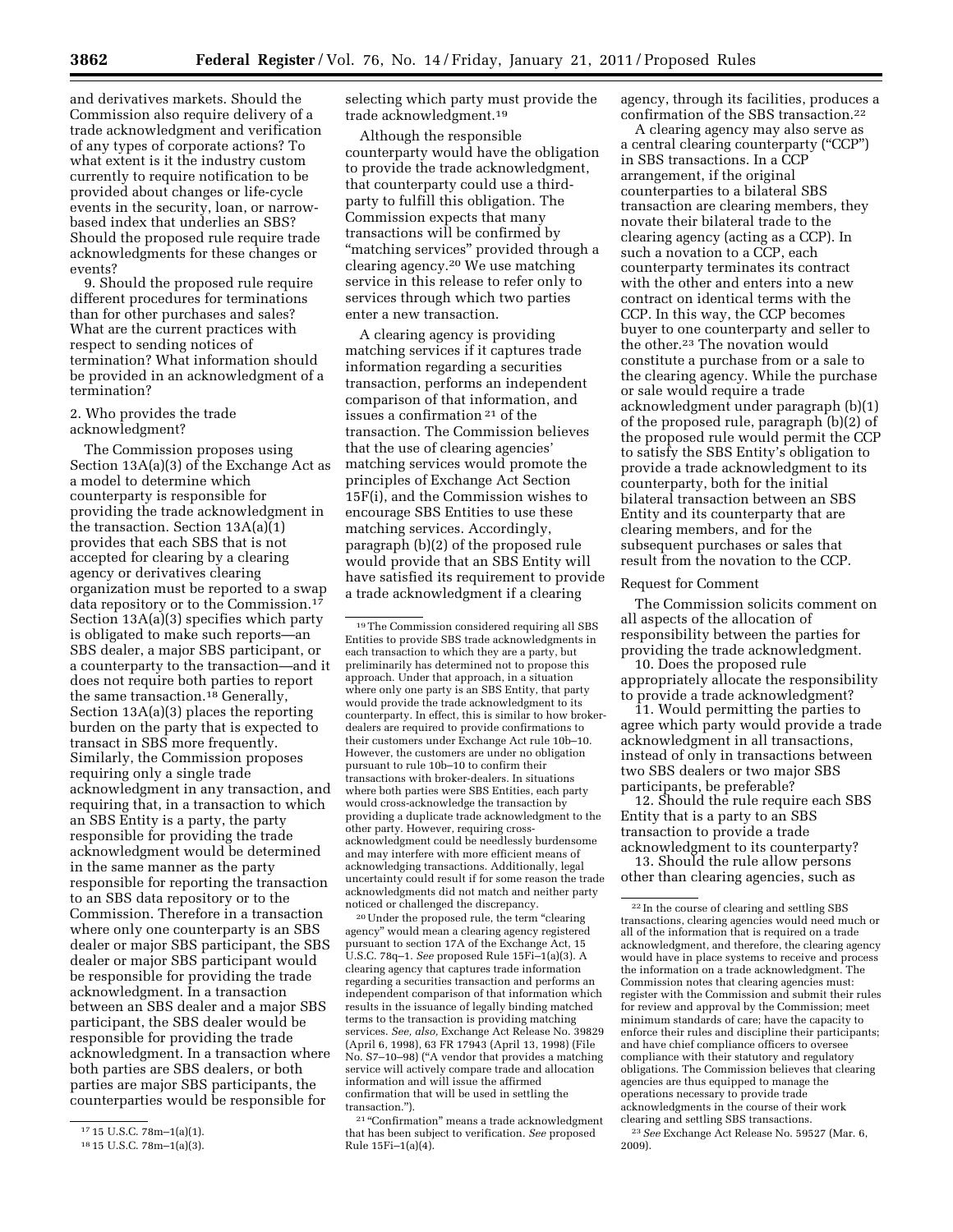SBS execution facilities, to provide trade acknowledgments on behalf of SBS Entities?

14. Does the description of the use of matching services, above, accurately describe current market practice, including market practice in such forums as the inter-dealer market? If not, what current practices are not encompassed by the description?

15. Should clearing agencies be permitted to provide trade acknowledgments on behalf of SBS Entities in transactions where the clearing agency was not responsible for clearing the transaction through a matching process? If so, under what conditions?

## *B. Time To Provide a Trade Acknowledgment*

The Commission believes that confirming SBS transactions shortly after execution should help to promote the stability of the SBS market by preventing documentation backlogs from creating uncertainty over SBS Entities' exposure to SBS.24 There will be a lag between the time when an SBS is executed (*i.e.,* the point at which both parties become irrevocably bound to a transaction under applicable law),25 and when the transaction is confirmed (*i.e.,*  when a trade acknowledgment of the transaction is provided and verified). Requiring prompt provision of trade acknowledgments of electronically executed or processed SBS transactions should help SBS Entities to submit timely and accurate reports with respect to those transactions to SBS data repositories. However, the Commission believes that the goal of promptly providing trade acknowledgments must be tempered by the difficulty of achieving that goal, particularly for customized agreements that are not executed or processed 26 electronically.

Promptly providing a trade acknowledgment would assure that the parties know the terms of their executed agreement.27 Accordingly, the

27Promptly acknowledging a transaction would also enable parties to comply with the required time

Commission proposes that the maximum times for providing a trade acknowledgment of SBS transactions would vary depending upon whether transactions are electronically executed or electronically processed, but would not exceed 24 hours following execution. The Commission preliminarily believes that the prescribed times should be sufficient for SBS Entities to provide trade acknowledgments without permitting unnecessary delay. Specifically, proposed rule 15Fi–1(c)(1) would require any SBS transaction to be confirmed promptly, but in any event:

• For any transaction that has been executed and processed electronically, a trade acknowledgment must be provided within 15 minutes of execution.

• For any transaction that is not electronically executed, but that will be processed electronically, a trade acknowledgment must be provided within 30 minutes of execution.

• For any transaction that the SBS Entity cannot process electronically, a trade acknowledgment must be provided within 24 hours following execution.

The Commission encourages SBS Entities to minimize the number of manual transactions processed, and to process electronically all SBS transactions if it is reasonably practicable to do so. However, the Commission understands that an SBS Entity may have the ability to process electronically only certain SBS transactions. For example, an SBS Entity may have the ability to process electronically certain standardized SBS transactions in certain asset classes, or transactions that it executes on an exchange or SBS execution facility, but may lack the ability to process electronically SBS transactions in other asset classes or that are executed by other means.28 The Commission also understands that an SBS Entity's ability to process a transaction electronically may be limited by its counterparty's abilities. For example, an SBS Entity may have the ability to clear an SBS transaction through a matching facility, but if its counterparty lacks access to the matching facility, it would need to process transactions with that counterparty through non-computerized means.

Thus, proposed rule 15Fi–1(c)(2) would require an SBS Entity to process electronically an SBS transaction if the SBS Entity has the ability to do so. In other words, an SBS Entity could not delay providing a trade acknowledgment by choosing to process a transaction by non-electronic means. The Commission preliminarily believes that requiring SBS Entities to acknowledge trades as promptly as they are able to do so would promote the purposes of Exchange Act Section 15Fi– 1.

## Request for Comment

The Commission solicits comment on all aspects of the proposed time to provide a trade acknowledgment, and the requirement for SBS Entities to process electronically all transactions for which they have the ability.

16. What is the current industry practice with respect to the time necessary to confirm trades, and does the operational infrastructure of SBS Entities makes providing a trade acknowledgment within 24 hours of execution for manual trades feasible?

17. Should the proposed rule require an SBS Entity to provide a trade acknowledgment more quickly, particularly for transactions that are executed or processed electronically?

18. Would the proposed rule provide sufficient time for SBS Entities to provide trade acknowledgments to their counterparties?

19. Is there currently a backlog in confirming trades, and if so, would the proposed rule encourage confirming trades and reduce the backlog? Are there other procedures that would reduce any backlog of unconfirmed trades?

20. Are there circumstances in which certain terms included on a trade acknowledgment would not be agreed by the parties within 24 hours of execution? If so, please explain why parties may not be able to agree on such terms within 24 hours of the execution of the SBS transaction. How should an inability to obtain agreement on such contract terms within 24 hours of execution, when it happens, be handled?

21. How should the proposed rule address terms required to be on the trade acknowledgment that are not known on the date of execution?

22. How should the proposed rule address transactions between an SBS Entity and a fund manager or other agent, where the allocation of the trade to the fund manager's or agent's accounts is not determined by the fund manager or agent until sometime after execution? Should a delay in providing a trade acknowledgment be permitted

<sup>&</sup>lt;sup>24</sup> The term "execution" would mean the point at which the parties become irrevocably bound to a transaction under applicable law. *See* proposed Rule 15Fi–1(a)(6).

<sup>25</sup> In the SBS context, an oral agreement over the telephone will create an enforceable contract, and the time of execution will be when the parties to the telephone call agree to the material terms.

<sup>26</sup>The term ''processed electronically,'' with respect to an SBS transaction, would mean entered into a security-based swap dealer or major securitybased swap participant's computerized processing systems after execution to facilitate clearance and settlement. *See* proposed Rule 15Fi–1(a)(9). A clearing agency may process electronically its members' SBS transactions, as discussed further below.

within which data must be reported to an SBS data repository. *See* SBSR Proposing Release, note 16 *supra.* 

<sup>28</sup>Transactions in non-standardized SBS that are individually negotiated and contain unique terms, or transactions effected telephonically and processed manually might fall into this category.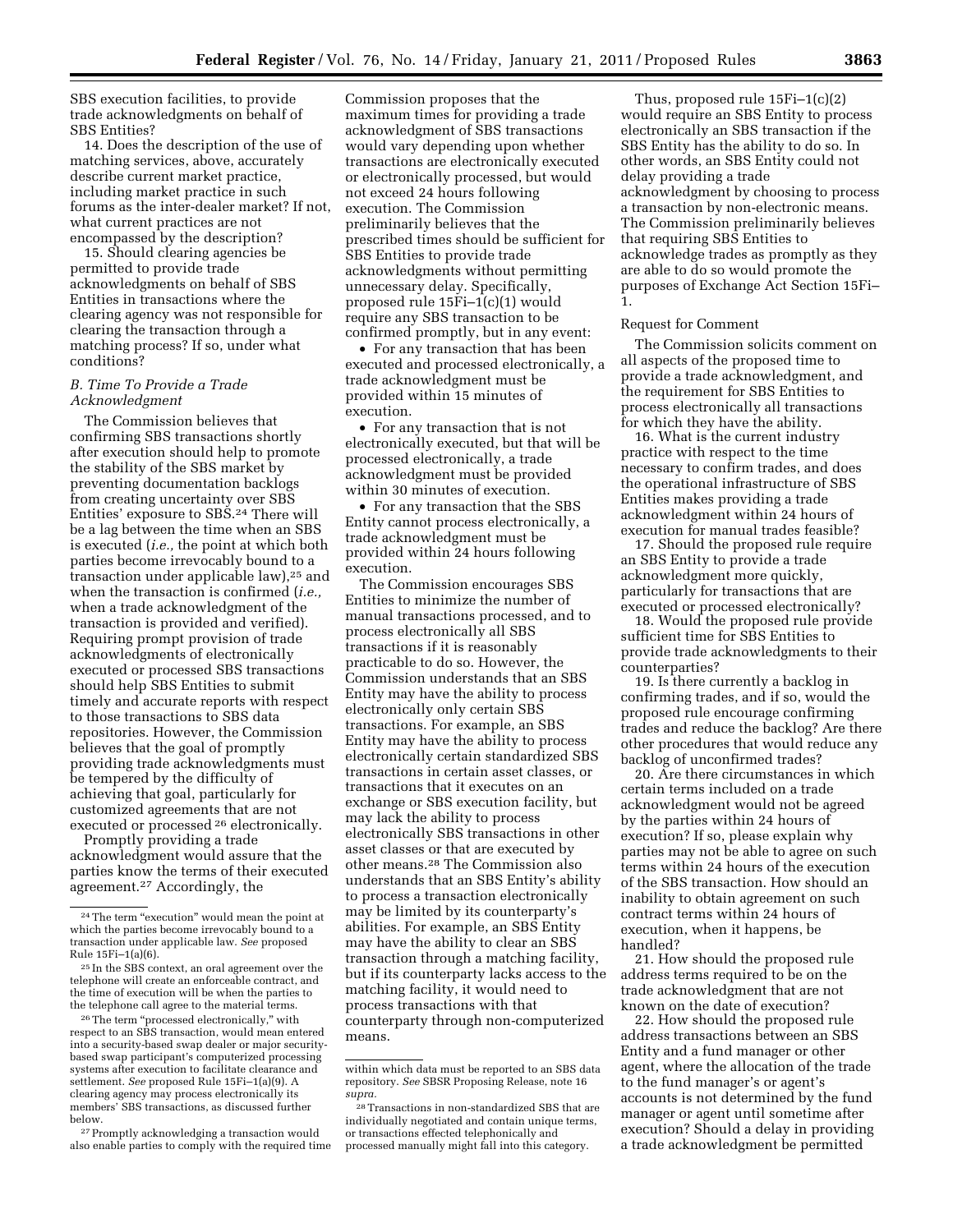under these circumstances? If so, how long a delay should be permitted?

23. Should the proposed rule require SBS Entities that have the ability to process transactions electronically do so in all situations? Are there circumstances when an SBS Entity would have the ability to process a transaction electronically but should not be required to do so?

24. How often do trade acknowledgments contain inaccurate information and what are the most common errors? What procedures are currently in place to correct those errors?

### *C. Form and Content of Trade Acknowledgments*

Paragraph (d) of proposed rule 15Fi– 1 would require the trade acknowledgments to be provided through any electronic means that provide reasonable assurance of delivery and a record of transmittal. The Commission believes that electronic delivery of SBS trade acknowledgments would promote the timely provision of trade acknowledgments, in accordance with Exchange Act Section 15F(i) of the Exchange Act. The proposed rule would provide flexibility for SBS Entities to determine the specific electronic means by which they will comply.

The Commission anticipates that clearing agencies may be instrumental in delivering trade acknowledgments and verifying SBS transactions for their members, but that the roles played by individual clearing agencies may vary. For example, as discussed in Part II.A above, clearing agencies may provide matching services in which they perform independent comparisons of each security-based swap transaction participant's trade data regarding the terms of settlement of the transaction that result in the issuance of legally binding matched terms to the transactions. Paragraph (b)(2) of the proposed rule would permit clearing agencies to provide trade acknowledgments on behalf of SBS Entities; however, SBS Entities would not be limited to using clearing agencies to provide trade acknowledgments electronically. SBS Entities may also provide trade acknowledgments through a mutually agreed upon electronic standard, such as a messaging system that uses Financial products Markup Language (commonly known as FpML). SBS Entities may also continue to rely on facsimile transmission or e-mail to provide trade acknowledgments. The Commission understands these means of providing trade acknowledgments may be particularly necessary when engaging in SBS transactions with

counterparties that rarely buy or sell SBS and that consequently do not have the means to receive trade acknowledgments otherwise.

Providing trade acknowledgments exclusively by mail or overnight courier would not satisfy the requirements of the proposed rule. These delayed means of communication do not appear to promote the principles of Exchange Act Section 15F(i). Moreover, as discussed in Part II.E below, an SBS Entity must establish, maintain, and enforce policies and procedures to obtain prompt verification of the terms included in each trade acknowledgment it provides. This requirement does not appear compatible with processes to provide trade acknowledgments that rely on delayed means of communication.

Paragraph (d) of proposed rule 15Fi– 1 would require trade acknowledgments to contain a minimum of 22 items of information, all but one of which is identical to the items that SBS Entities would be required to report to an SBS data repository pursuant to the rules the Commission has separately proposed in Regulation SBSR.29 We proposed to require the information in Regulation SBSR, in part, to facilitate regulatory oversight and monitoring of the SBS market by providing comprehensive information regarding SBS transactions and trading activity.<sup>30</sup> The Commission believes that counterparties to an SBS transaction would benefit from receiving a trade acknowledgment that is similarly comprehensive. In addition, by requiring essentially the same information to be included on a trade acknowledgment as is reported to an SBS data repository, the proposed rule should allow SBS Entities to use systems and databases designed to comply with Regulation SBSR to also comply with rule 15Fi–1 under the Exchange Act, which would reduce the burden of complying with proposed rule 15Fi–1.

The specific items that SBS Entities would provide in a trade acknowledgment under the proposed rule include: (1) The asset class 31 of the security-based swap and, if the securitybased swap is an equity derivative, whether it is a total return swap or is otherwise designed to offer risks and returns proportional to a position in the equity security or securities on which the security-based swap is based; (2) information that identifies the security-

based swap instrument and the specific asset(s) or issuer of a security on which the security-based swap is based; (3) the notional amount(s), and the currenc(ies) in which the notional amount(s) is expressed; (4) the date and time, to the second, of execution, expressed using Coordinated Universal Time (UTC); (5) the effective date; (6) the scheduled termination date; (7) the price; 32 (8) the terms of any fixed or floating rate payments, and the frequency of any payments; (9) whether the securitybased swap will be cleared by a clearing agency; (10) if both counterparties to a security-based swap are security-based swap dealers, an indication to that effect; (11) if the transaction involved an existing security-based swap, an indication that the transaction did not involve an opportunity to negotiate a material term of the contract, other than the counterparty; (12) if the securitybased swap is customized to the extent that the information provided in items (1) through (11) does not provide all of the material information necessary to identify such customized security-based swap or does not contain the data elements necessary to calculate the price, an indication to that effect; (13) the participant ID of each counterparty; (14) as applicable, the broker ID, desk ID, and trader ID of the reporting party; 33 (15) the amount(s) and currenc(ies) of any up-front payment(s) and a description of the terms and contingencies of the payment streams of

33Proposed Rule 15Fi–1(a) includes definitions for "unique identification code," "broker ID," "desk ID," "participant ID," and "trader ID." Proposed Rule 15Fi–1(a)(12) defines ''unique identification code'' or ''UIC'' as the unique identification code assigned to a person, unit of a person, or product by or on behalf of an internationally recognized standardssetting body that imposes fees and usage restrictions that are fair and reasonable and not unreasonably discriminatory. If no standards-setting body meets these criteria, a registered securitybased swap data repository shall assign all necessary UICs using its own methodology. If a standards-setting body meets these criteria but has not assigned a UIC to a particular person, unit of a person, or product, a registered security-based swap data repository shall assign a UIC to that person, unit of a person, or product using its own methodology. "Broker ID" is a UIC assigned to a person acting as a broker for a participant. Proposed Rule 15Fi–(1)(a)(2). ''Desk ID'' is a UIC assigned to the trading desk of a participant or of a broker of a participant. Proposed Rule 15Fi–1(a)(5). ''Participant ID'' is a UIC assigned to a participant. Proposed Rule 15Fi-1(a)(7). "Trader ID" is a UIC assigned to a natural person who executes securitybased swaps. Proposed Rule 15Fi–1(a)(11). The definitions of UIC, broker ID, desk ID, participant ID, and trader ID are identical to the definitions of the same terms the Commission has proposed in Regulation SBSR, and parties would use the same IDs for purposes of both rules. *See* SBSR Proposing Release, note 16 *supra.* 

<sup>29</sup>*See* SBSR Proposing Release, note 16 *supra.*  30 *Id.* 

<sup>&</sup>lt;sup>31</sup>The term "asset class" means those securitybased swaps in a particular broad category, including, but not limited to, credit derivatives, equity derivatives, and loan-based derivatives. *See*  proposed Rule 15Fi–1(a)(1).

<sup>&</sup>lt;sup>32</sup>The term "price" means the price of a securitybased swap transaction, expressed in terms of the commercial conventions used in that asset class. *See* proposed Rule 15Fi–1(a)(8).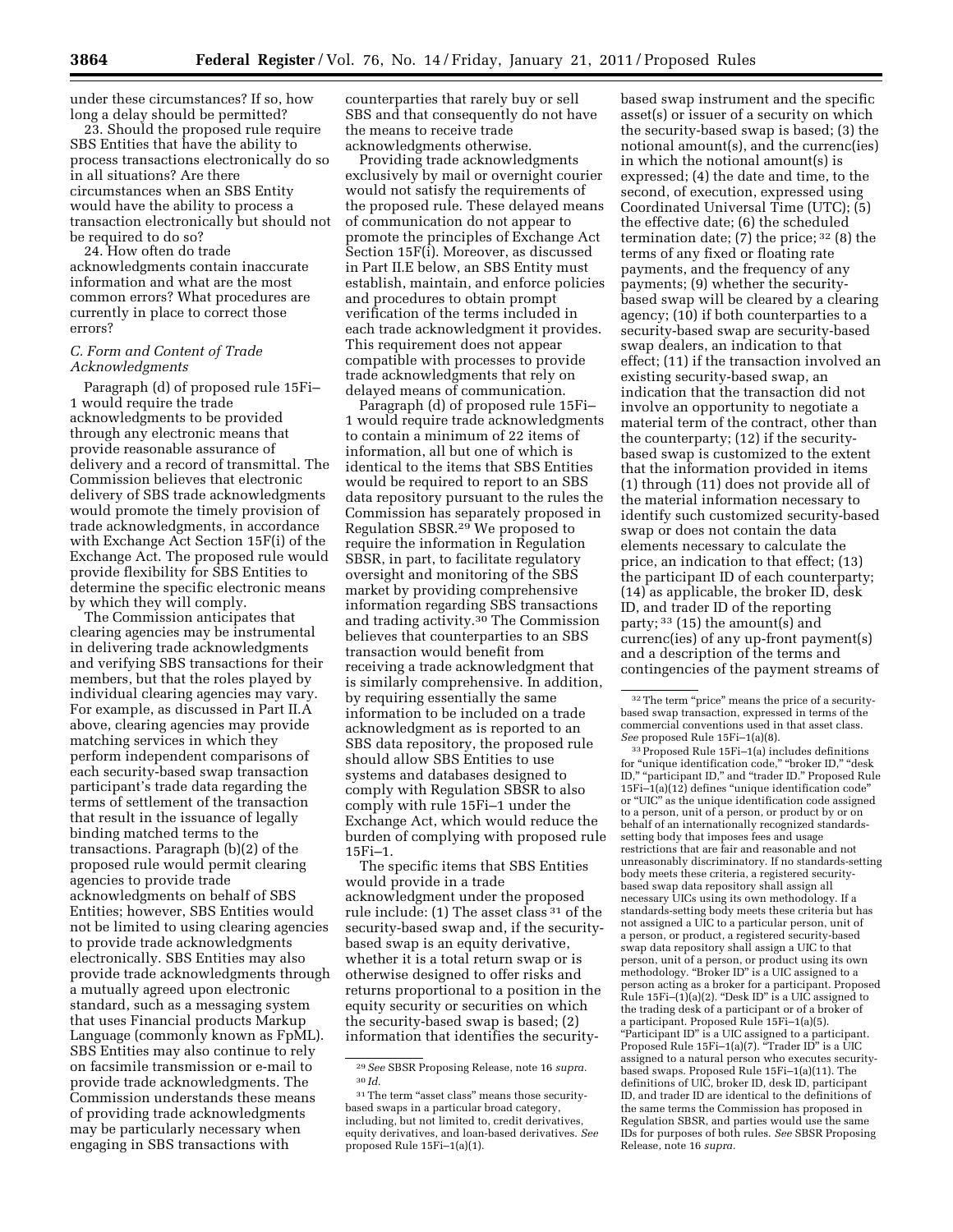each counterparty to the other; (16) the title of any master agreement, or any other agreement governing the transaction (including the title of any document governing the satisfaction of margin obligations), incorporated by reference and the date of any such agreement; (17) the data elements necessary for a person to determine the market value of the transaction; (18) if the security-based swap will be cleared, the name of the clearing agency; (19) if the security-based swap is not cleared, whether the exception in Section 3C(g) of the Exchange Act was invoked; 34 (20) if the security-based swap is not cleared, a description of the settlement terms, including whether the security-based swap is cash-settled or physically settled, and the method for determining the settlement value; (21) the venue where the security-based swap was executed; and (22) if the transaction is to be cleared, any additional information that is required for the transaction to be cleared by a clearing agency.

The first 21 items are identical to the items that would be reported to an SBS data repository under proposed Regulation SBSR. In addition, if a transaction is to be cleared, proposed rule 15Fi–1(d)(22) would require SBS Entities to include on a trade acknowledgment any additional information that a clearing agency requires to clear the transaction. The Commission has oversight authority over clearing agencies, including the ability to approve or disapprove all proposed rules and rule changes.35 These proposed rules and rule changes are also published for public notice and comment. The Commission preliminarily believes that additional information that is significant to a clearing agency would also be significant to a counterparty, and thus should be included in the trade acknowledgment. An SBS Entity that is a clearing agency participant would be required to comply with (and therefore to know) the clearing agency's requirements because it is obligated to comply with the clearing agency's rules. If a clearing agency participant acting on behalf of an SBS Entity submits a transaction to a clearing agency, the participant would have to obtain the

necessary information from the SBS Entity.

#### Request for Comment

The Commission requests comment on all aspects of the proposal as to the form and content of the trade acknowledgment.

25. Is it feasible to require trade acknowledgments to be provided electronically?

26. Would the requirement for electronic trade acknowledgment unduly restrict the types of SBS transactions that SBS Entities may enter into or the persons that may be their counterparties?

27. Would permitting non-electronic means of providing trade acknowledgments further the Commission's objective to promote the timely and accurate confirmation, processing, netting, documentation, and valuation of all SBS?

28. What systems are used to provide confirmations today?

29. Should the proposed rule require SBS Entities to use other systems, such as electronic messaging systems that rely on machine readable structured data (and therefore lend themselves to automated trade processing) or some other process, to provide trade acknowledgments? If so, please describe those systems.

30. Should we consider any enhancements to current market practices?

31. Would permitting trade acknowledgments to be provided by facsimile or e-mail create problems or raise issues, and would the benefits of permitting acknowledgments to be provided by facsimile or e-mail outweigh those problems or issues?

32. Would the requirement for trade acknowledgments to be provided through electronic means that provide reasonable assurance of delivery and a record of transmittal create difficulties for participants, for example, because some counterparties are unable to receive trade acknowledgments electronically, or because electronic trade acknowledgment is not feasible for transactions in certain asset classes?

33. Can the Commission's objective to promote the timely provision of trade acknowledgments be achieved if SBS Entities provide trade acknowledgments by non-electronic means, such as mail or overnight courier, and if so, how?

34. Should the proposed rule allow clearing agencies to use methods other than confirmation by matching or comparison to provide trade acknowledgments on behalf of SBS Entities?

35. Is there additional information that the proposed rule should require to be included on a trade acknowledgment?

36. Does the proposed rule require any information that is unnecessary?

37. The Commission has proposed that the trade acknowledgment contain a minimum of 22 items of information. In light of the purpose of the rule, should the Commission simply require instead that the trade acknowledgment must evidence the entire agreement of the parties? For example, the Commission could require a trade acknowledgment to include: (a) ''All of the terms an SBS transaction''; (b) ''all of the material terms of an SBS transaction"; (c) "all terms that the parties have agreed to at the time of execution"; (d) "all terms that are necessary for the parties to have a complete and definitive agreement''; or (e) ''all the terms necessary to fully and completely describe the transaction.'' Which of these alternatives is best, and why? Would it be clear how to comply with any or all of these possible alternatives? If not, why not? Would certain terms used in these alternative requirements require further definition, such as "complete and definitive," or ''fully and completely''? If so, what terms would require further definition, and how should they be defined? Would the alternative requirements encompass transaction terms that would otherwise not be included on a trade acknowledgment as required by the proposed rule and the enumerated items specified therein? If so, what additional transaction terms would be required? What would be the costs and benefits or disadvantages of such a principlesbased requirement?

38. Please propose any alternative standards to those described in question 38 the Commission should consider, discuss what additional information would be required under your alternatives, and the costs and benefits and the advantages and disadvantages of your proposed standards.

39. Should the Commission require markup/markdown disclosure or expected profitability/loss on a trade acknowledgment? If so, why, and if not, why not? How should SBS Entities calculate markup/markdown or expected profitability/loss? What would be the best evidence of the prevailing market price for a SBS transaction from which a markup or markdown could be calculated? Should the prevailing market price be based on a dealer's contemporaneous cost, its cost to hedge the transaction, or a dealer's sale to another SBS dealer or major SBS participant? Should there be any

<sup>34</sup>Section 3C(g) of the Exchange Act provides certain exceptions from the general requirement of Section 3C(a)(1) of the Exchange Act that an SBS be submitted to a registered clearing agency or a clearing agency that is exempt from registration.

<sup>35</sup>*See* Exchange Act Section 19(b). Section 3(a)(26) of the Exchange Act defines ''self-regulatory organization'' to include a registered clearing agency.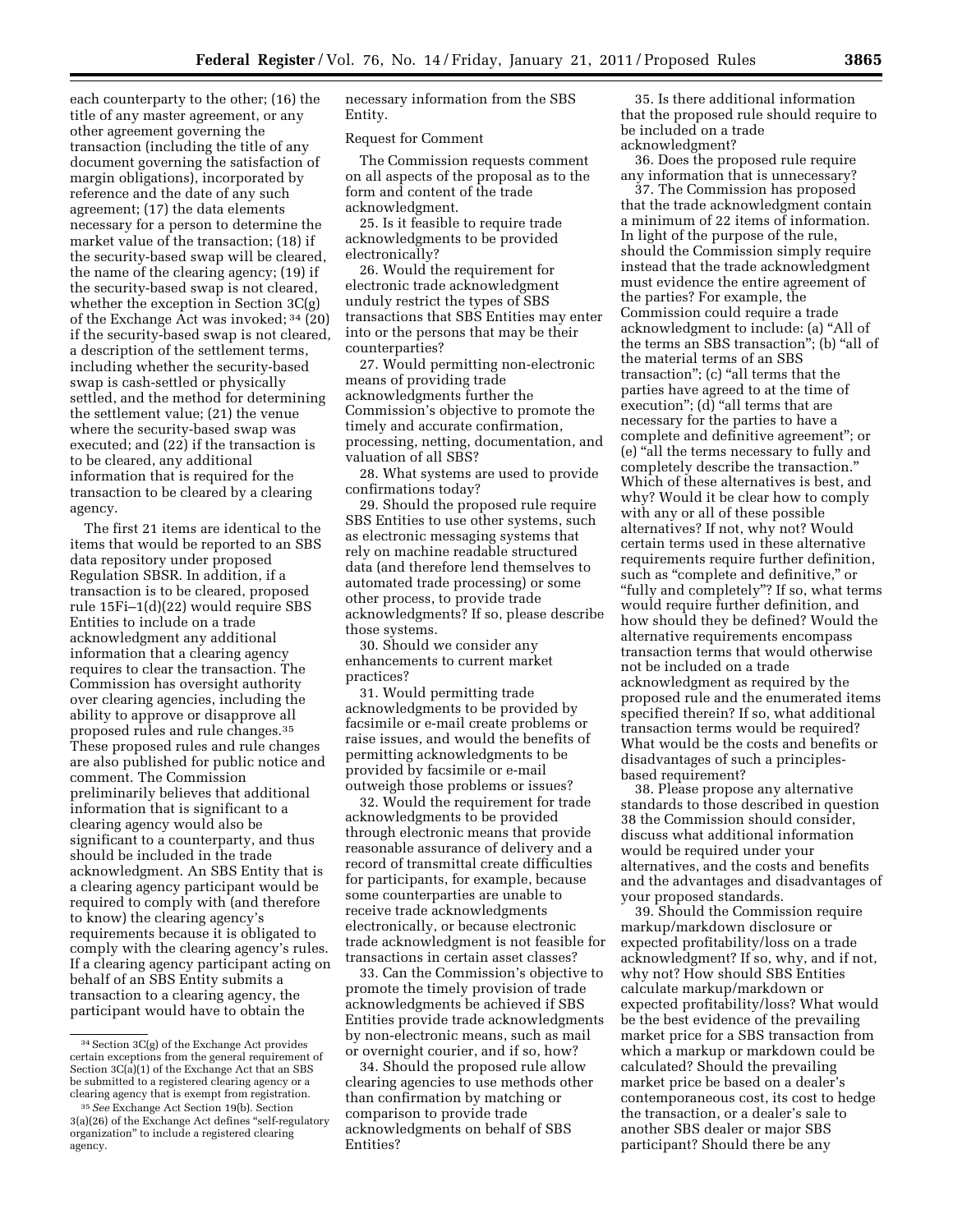distinction between inter-dealer transactions and transactions between a dealer and a non-dealer? Are SBS dealers and/or major SBS participants acting as market makers?

40. The Commission understands that some SBS agreements may receive credit support from a guarantor or other credit support provider who agrees to satisfy a party's payment or margin obligations in the event of default. Should the trade acknowledgment include the legal name of or other information about the guarantor or credit support provider?

41. How does price differ, if at all, from market value?

42. Should the Commission require that a trade acknowledgment include in all cases the material information necessary to identify the SBS or the data elements necessary to calculate its price (rather than the proposal in paragraph  $(d)(12)$ ?

43. Should the Commission require that a trade acknowledgment include in all cases the material information necessary to determine required upfront payments and any future cash flows (rather the proposal in paragraph  $(d)(12))$ ?

44. Do parties typically provide the material information necessary to identify the SBS or the data elements necessary to calculate its price in a trade acknowledgment or confirmation? Are there any SBS transactions, such as highly customized SBS transactions, for which it would be difficult to provide this information? If so, please describe these transactions and the information that parties would be challenged to provide.

45. Section 3C(g)(1) of the Exchange Act provides an exception for certain counterparties from the mandatory clearing requirement in Exchange Act Section 3C(a)(1). In order to qualify for the exception, counterparties would need to comply with the Commission's rules and regulations, which may require that counterparties provide additional information to the Commission, such as how a counterparty invoking the clearing exception generally expects to meet its financial obligations associated with an SBS or the title of any agreements in place between the SBS Entity and the counterparty that would support such counterparty's financial obligations. Should the trade acknowledgment include such additional information that a counterparty may need to provide to the Commission? Should the trade acknowledgment include such additional information that a counterparty may need to provide to the Commission to support that it is not a

financial entity and is using the SBS to hedge or mitigate commercial risk?

46. The Commission also considered proposing a requirement that parties use master confirmation agreements for complex products when such agreements are in widespread use.36 If the parties have entered into a master confirmation agreement, the transactionspecific confirmations may be less detailed because the confirmation would not repeat the standard terms included in the master confirmation agreement. The Commission believes that the use of master confirmation agreements reduces transaction costs, improves liquidity, and speeds backoffice processing in the markets in which they are adopted, and therefore encourages their use. However, the Commission believes that it would be difficult for SBS Entities to determine whether a master confirmation agreement is ''in widespread use'' and therefore required to be used. The Commission solicits comment on whether to require the use of master confirmation agreements in markets in which they are widespread, and how the Commission and SBS Entities could determine whether master confirmation agreements are in widespread use.

### *D. Trade Verification*

As part of the trade verification process, paragraph (e)(1) of proposed rule 15Fi–1 would require an SBS Entity to establish, maintain, and enforce reasonable written policies and procedures to obtain the prompt verification of trade acknowledgments. The Commission preliminarily believes this requirement will induce SBS Entities to minimize the number of unverified trade acknowledgments, and thereby reduce the operational risk and uncertainty associated with unverified SBS transactions.

Verifying a transaction would require the SBS Entity responsible for providing the trade acknowledgment to obtain manually, electronically, or by some other legally equivalent means, the signature of its counterparty on the trade acknowledgment.37 Verifying trades may be done through a process in which the counterparty affirms the transaction terms after reviewing a trade acknowledgment sent by the first party. The counterparty may also dispute the

terms of the transaction (often referred to as a ''DK'' of the transaction, short for ''don't know''). Verifying or disputing the transaction may be done by fax or electronically, where the first party transmits a trade acknowledgment to its counterparty, after which the counterparty—electronically, manually, or by some other legally equivalent method—either signs and returns the trade acknowledgment to verify the transaction, or notifies the counterparty that it rejects the terms. By promoting prompt verification, the proposed rule is designed to minimize the operational risk and uncertainty associated with SBS transactions for which trade acknowledgments have not been verified.

Pursuant to paragraph (e)(2) of the rule, cleared transactions would be verified in accordance with the process prescribed by the registered clearing agency through which the transaction will be cleared. The Commission expects that clearing agencies will adopt rules to obtain the signature of a counterparty on a trade acknowledgment as part of their verification procedures. In electronically processed transactions, the clearing agency could obtain counterparties' signatures electronically or by other means. As noted above, the Commission has authority over registered clearing agencies, including the authority to review and approve or disapprove all proposed rules and rule changes.38 The Commission would, therefore, be able to review any proposed rules and rule changes concerning verification of trade acknowledgments to determine whether the rules or rule changes are consistent with the purposes of proposed rule 15Fi–1.

For SBS transactions that are not subject to clearing, paragraph (e)(1) of the proposed rule would require SBS Entities to establish their own trade verification processes. For example, an SBS Entity could establish, maintain, and enforce policies and procedures under which it will only deal with a counterparty that agrees to timely review any trade acknowledgment to ensure that it accurately describes their agreed upon transaction, and sign and return the trade acknowledgment as evidence of the verification. SBS Entities' policies and procedures for verification could also include using a third-party matching service.39

<sup>36</sup>Master confirmation agreements are agreements that incorporate by reference standardized agreements (such as the 1992 or 2002 ISDA Master Agreement) that allow parties to agree on most standard terms to be incorporated by reference into a complex trade and then execute individual transactions by agreeing on a small subset of economic terms.

<sup>37</sup>*See* Proposed Rule 15Fi–1(a)(13).

<sup>38</sup>*See* Exchange Act Sec. 19(b).

<sup>39</sup>As described in Part A.2. above, each counterparty could submit the SBS terms to an agreed-upon matching service operated by a registered clearing agency. The matching service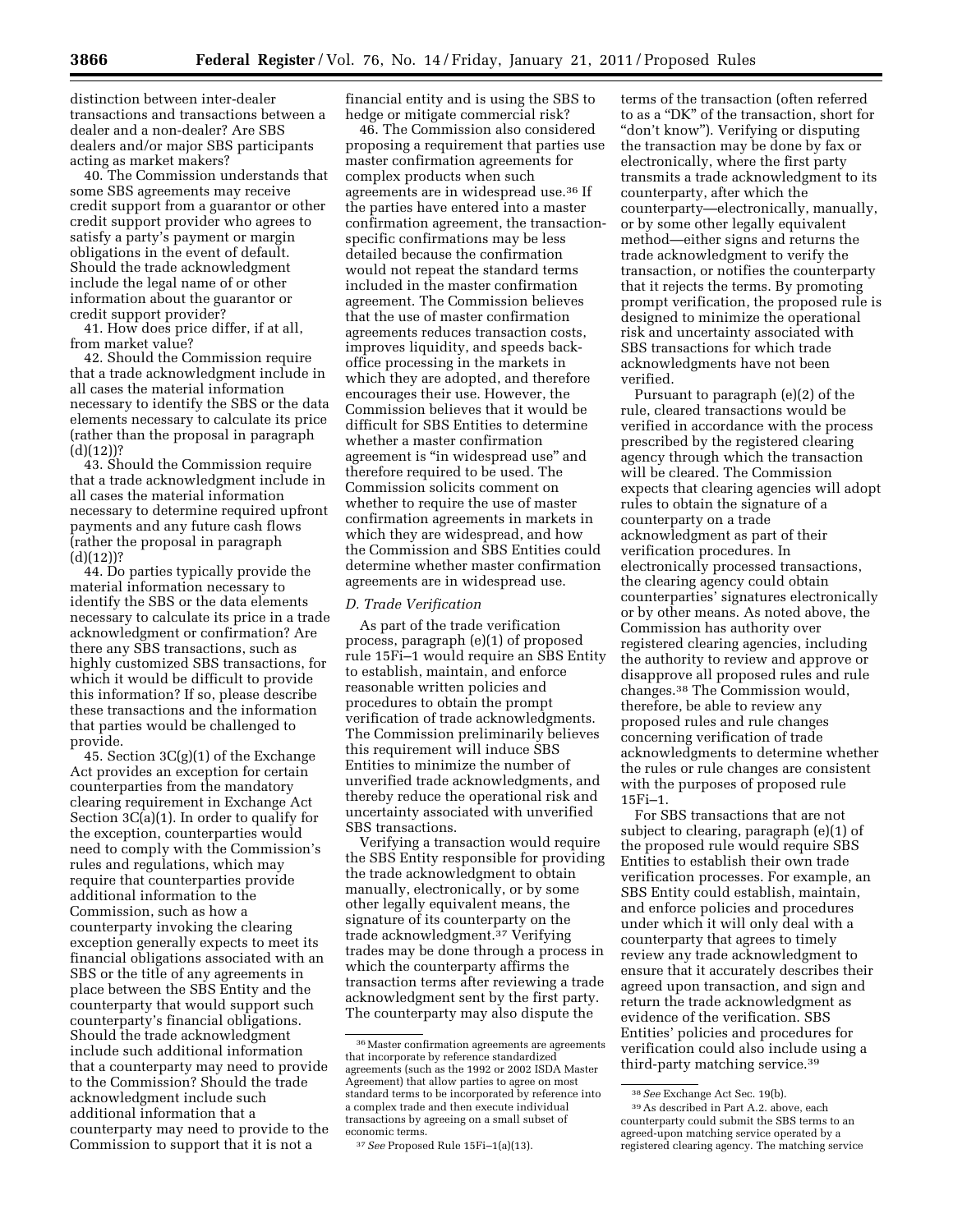Paragraph (e)(2) of the proposed rule would provide that, in any SBS transaction to be cleared through a clearing agency, an SBS Entity's compliance with the verification process prescribed by the clearing agency satisfies the verification requirements of subparagraph (e)(1) with respect to the transaction. Therefore, an SBS Entity would not need to separately verify a transaction with another SBS Entity cleared through a clearing agency. Additionally, an SBS Entity would not be required to have separate written policies and procedures that are reasonably designed to obtain prompt verification of the terms of a trade acknowledgment if the SBS Entity enters a cleared transaction with a non-SBS Entity, and the SBS Entity complies with the clearing agency's verification process.

Paragraph (e)(3) of the proposed rule would require SBS Entities to promptly verify the accuracy of, or dispute with their counterparties, the terms of trade acknowledgments they receive pursuant to the proposed rule. This requirement is intended to reduce the incidence of unverified SBS transactions, thereby reducing the operational risk for SBS Entities.

#### Request for Comment

The Commission solicits comment on all aspects of the proposed requirement that SBS Entities verify trade acknowledgments they receive, and establish, maintain, and enforce written policies and procedures to obtain the prompt verification of the terms of executed SBS transactions.

47. Should the proposed rule set time limits within which trade acknowledgments must be verified by SBS Entities? For example, should the proposed rule require SBS Entities to verify or dispute a trade acknowledgment within 24 or 48 hours of provision of the trade acknowledgment? Should SBS Entities be required to verify or dispute a trade acknowledgment more quickly for SBS transactions that are executed electronically or processed electronically than for other transactions?

48. What additional steps could the Commission take to promote verification of SBS transactions?

49. Should the Commission give more guidance in the types of policies and procedures it expects SBS Entities to

adopt that would be "reasonably designed to obtain prompt verification of the terms of a trade acknowledgment''?

50. Are there other ways in which SBS participants currently evidence their agreement to an SBS transaction besides manual or electronic signature of a trade acknowledgment that we should consider?

51. The proposed rule requires that parties obtain ''verification'' of the trade acknowledgment, which would be defined to mean manual or electronic signature of the trade acknowledgment by the receiving party. Is this definition sufficient? Does this definition differ from current market practice, and if so, how?

52. Are there other processes currently in place that would not fit within this definition of "verification" that we should consider?

53. Although the Commission believes that matching services are an effective way to verify SBS transactions, and increase the efficiency of the SBS settlement process, the Commission has not proposed requiring SBS Entities to submit their trades to a matching service. The Commission is concerned that the variety of SBS transactions may make it unlikely that matching services would be able to verify all transactions, and the Commission questions whether all SBS Entities' counterparties would be members or participants (or eligible to be members or participants) in a matching service. Therefore, a requirement to submit all trades to a matching service could limit both the types of transactions and the counterparties in the SBS market. We request comment on the mandatory use of matching services. Would a requirement to use matching services limit the types of SBS transactions or counterparties in the market? How could the Commission mitigate those effects?

#### *E. Exemption From Rule 10b–10*

Proposed paragraph (f) of rule 15Fi– 1 would provide an exemption from the requirements of rule 10b–10 under the Exchange Act for SBS Entities that confirm their SBS transactions in compliance with proposed rule 15Fi– 1.40 Rule 10b–10 generally requires that broker-dealers effecting securities transactions on behalf of customers, provide to their customers, at or before completion of the securities transaction, a written notification containing certain basic transaction terms.41

41Examples of transaction terms included on a rule 10b–10 confirmation include: The date of the

The Dodd-Frank Act amended the Exchange Act definition of "security" to include any "security-based swap." 42 Consequently, SBS, as securities, are fully subject to the Federal securities laws and regulations, including, rule 10b–10.43 The Commission anticipates that some SBS Entities may also be registered broker-dealers. Therefore, in the absence of an exemption, an SBS Entity that is also a broker or dealer would be required to comply with both rule 10b–10 and proposed rule 15Fi–1. This could be duplicative and overly burdensome.

The proposed exemption in paragraph (f) would apply solely to transactions in SBS in which an SBS Entity is also a broker or a dealer, and would not apply to a transaction by a broker-dealer that is not also an SBS Entity. In other words, a broker-dealer that is not an SBS Entity would continue to comply with rule 10b–10 to the extent that it effects transactions in SBS with customers.

As noted in Part A.1 above, because the proposed rule would apply solely to an SBS Entity that ''purchases'' or ''sells'' an SBS, it is effectively limited to principal transactions in which the SBS Entity is a counterparty to the transaction and is acting for its own account. Thus, the proposed exemption in paragraph (f) would also apply solely to principal transactions. The Commission recognizes that some SBS Entities may also engage in SBS brokerage or agency transactions.44 Any broker acting as an agent in an SBS transaction, regardless of whether it is also registered as an SBS Entity, would continue to be required to comply with Rule 10b–10.45

42 Dodd-Frank Act Sec. 761(a)(2) (codified at Exchange Act Section 3(a)(10)).

43The Commission will discuss further the implications of defining "security" to include security-based swaps on the requirement for brokers and dealers to register with its proposed rules for SBS Entity registration.

44An SBS Entity's agency activities would be done pursuant to its broker-dealer registration under Section 15(b) of the Exchange Act. 15 U.S.C. 78o(b).

45This would include, at a minimum, disclosure of: The date of the transaction; the identity, price and number of units (or the principal amount) bought or sold, and the time of the transaction or the fact that it will be furnished upon written request (17 CFR 240.10b–10(a)(1)); that they are acting in an agent capacity (17 CFR 240.10b–  $10(a)(2)$ ; and, under specified circumstances, the amount of remuneration to be received by the broker from the customer, and whether the broker is receiving any other remuneration in connection Continued

would then compare the submitted transaction terms. If the submitted SBS terms agreed, the transaction would be verified; otherwise, the matching service would notify the counterparties of the discrepancies, and the counterparties would have the opportunity to resolve them.

<sup>40</sup> 17 CFR 240.10b–10.

transaction; the identity, price, and number of shares bought or sold; the capacity of the brokerdealer; the dollar or yield at which a transaction in a debt security was effected, and under specified circumstances, the compensation paid to the broker-dealer by the customer or other parties. *Id.*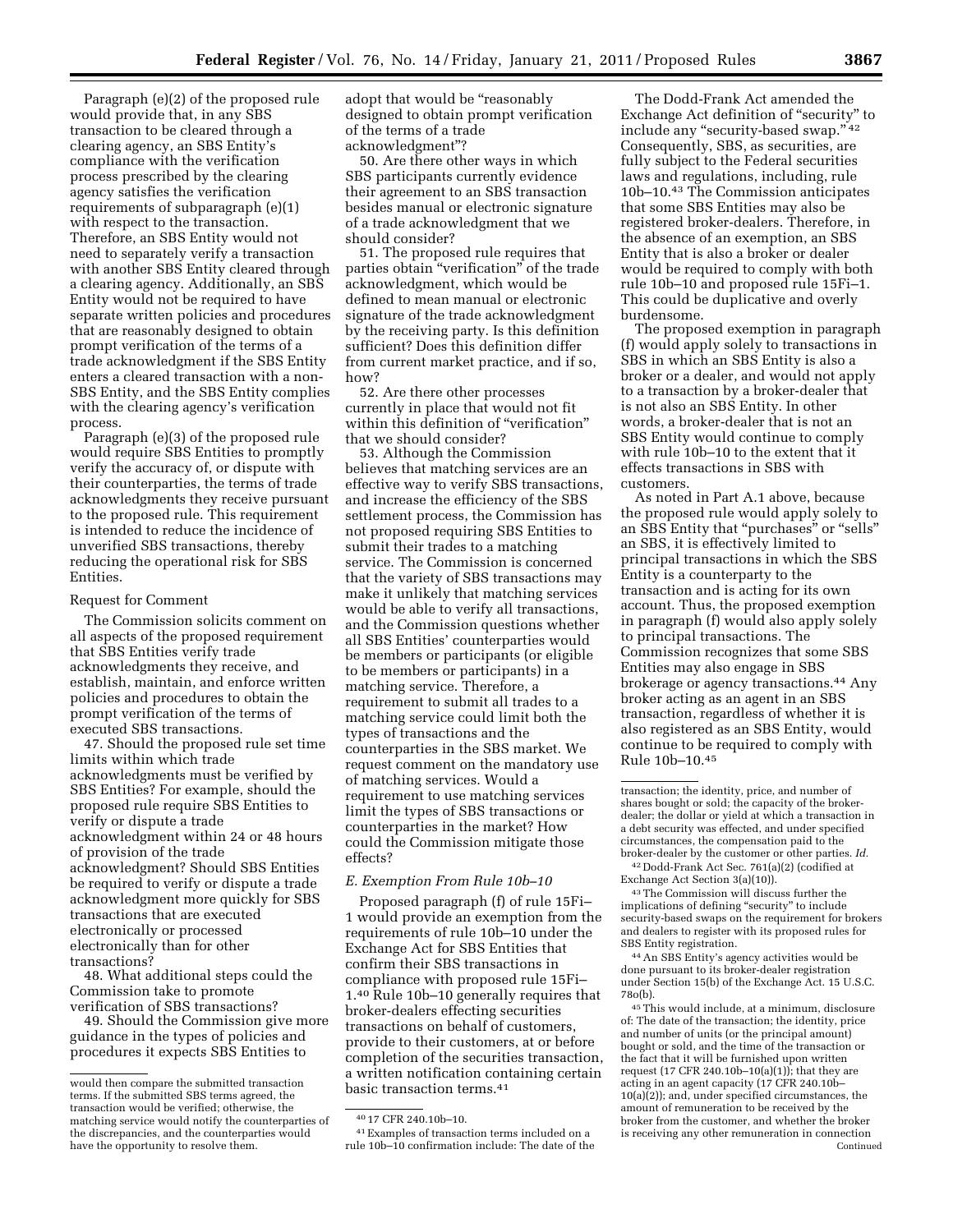## Request for Comment

The Commission solicits comment on all aspects of the proposed exemption from rule 10b–10 for SBS Entities that provide a trade acknowledgment pursuant to proposed rule 15Fi–1(f).

54. Is the proposed exemption from rule 10b–10 necessary or appropriate?

55. Is additional interpretive guidance regarding rule 10b–10 necessary?

## **III. Implementation Timeframes**

The Commission proposes that the rule be effective 60 days after publication of the final rule in the **Federal Register**.

#### Request for Comment

The Commission solicits comment on all aspects of the implementation time frame for proposed rule 15Fi–1.

56. Would the proposed time frame provide sufficient time for SBS Entities to comply with the rule?

57. Should the implementation time be coordinated with the implementation timeframes for proposed Regulation SBSR?

### **IV. Paperwork Reduction Act**

Certain provisions of the proposed rule would result in ''collection of information requirements'' within the meaning of the Paperwork Reduction Act of 1995 ("PRA").<sup>46</sup> The Commission is therefore submitting proposed rule 15Fi–1 to the Office of Management and Budget (''OMB'') for review in accordance with 44 U.S.C. 3507 and 5 CFR 1320.11. Compliance with the collection of information requirements would be mandatory. An agency may not conduct or sponsor, and a person is not required to respond to, a collection of information unless it displays a currently valid control number.

# *A. Summary of Collection of Information*

As discussed above, Exchange Act Section 15F(i)(1) provides that SBS Entities ''shall conform with such standards as may be prescribed by the Commission, by rule or regulation, that relate to timely and accurate confirmation, processing, netting, documentation, and valuation of all security-based swaps." 47 Section 15F(i)(2) of the Exchange Act further provides that the Commission must adopt rules governing documentation standards for SBS Entities. Accordingly, proposed rule 15Fi–1 would adopt documentation standards for the timely

and accurate acknowledgment and verification of SBS transactions by SBS Entities. The proposed rule contains six paragraphs: (a) Definitions of relevant terms; (b) the trade acknowledgment obligations of specific SBS Entities; (c) the prescribed time frames under which a trade acknowledgment must be sent; (d) the form and content requirements of the trade acknowledgment; (e) an SBS Entities' verification obligations; and (f) a limited exemption for brokers from the requirements of Exchange Act Rule 10b– 10.48

Under paragraph (b)(1) of proposed rule 15Fi–1, sending an SBS trade acknowledgment would be the obligation of a particular SBS Entity (*i.e.,* an SBS dealer or major-SBS participant) depending on whether the SBS Entity and its counterparty are SBS dealers or major SBS participants and/ or any agreements between the counterparties that delineate the trade acknowledgment responsibility. Paragraph (b)(2) of the proposed rule however, would provide that SBS Entities will satisfy this requirement to the extent that an SBS transaction is cleared through the facilities of clearing agency that matches or compares the terms of the transaction. Regardless of how the trade acknowledgment obligation is satisfied however, a trade acknowledgment would be required to be provided within 15 minutes, 30 minutes or 24 hours following execution, depending on whether the transaction is executed and/or processed electronically.49

Paragraph (d) of proposed rule 15Fi– 1 would require that trade acknowledgments be provided through electronic means and lists the 22 data elements that must be included on each confirmation.50 Paragraph (e)(1) of proposed rule 15Fi–1 would require SBS Entities to establish, maintain, and enforce policies and procedures reasonably designed to obtain prompt verification of SBS trade acknowledgments. If a transaction is

*See also* discussion in Section II.C. *supra.* 

cleared through a clearing agency, paragraph (e)(2) of the proposed rule would also require SBS Entities to comply with the clearing agency's verification procedures. Regardless of the method of transmittal, when an SBS Entity receives a trade acknowledgment, pursuant to paragraph (e)(3) of the proposed rule, it must promptly verify the accuracy of the trade acknowledgment or dispute the terms with its counterparty. Paragraph (a) of the proposed rule would define relevant terms and would not be a ''collection of information'' within the meaning of the PRA. Similarly, paragraph (f) is an exemptive provision and would not be a collection of information.

# *B. Proposed Use of Information*

The trade acknowledgment and verification requirements of proposed rule 15Fi–1 would apply to both types of SBS Entities depending on whether the entity and its counterparty are SBS dealers or major SBS participants and on any agreements between counterparties addressing the obligation to send a trade acknowledgment. Generally, the transaction details that would be provided in a proposed rule 15Fi–1 trade acknowledgment would serve as a written record by which the counterparties to a transaction memorialize the economic and related terms of a transaction. In effect, the trade acknowledgment would reflect the contract entered into between the counterparties. In addition, proposed rule 15Fi–1's verification requirements are intended to assure that the written record of the transaction (*i.e.* the trade acknowledgment) accurately reflects the terms of the transaction as understood by the respective counterparties. In situations where an SBS Entity is provided a trade acknowledgment that is not an accurate reflection of the agreement, proposed rule 15Fi–1 would require the SBS Entity to dispute the terms of the transaction.

#### *C. Respondents*

Proposed rule 15Fi–1 would only apply to SBS Entities, that is to SBS dealers and major SBS participants, both of which would be registered with the Commission. Based on the Commission staff's discussions with industry participants and incorporated in our other Dodd-Frank Act related rulemaking, we preliminarily believe that approximately 50 entities may fit within the definition of SBS dealer, and up to five entities may fit within the definition of major SBS participant. Thus, approximately 55 entities may be required to register with the Commission as SBS Entities and thus,

with the transaction (17 CFR 240.10b–10(a)(2)(i)(B) and (D)).

<sup>46</sup> 44 U.S.C. 3501 *et seq.* 

<sup>47</sup> 15 U.S.C. 78*o*–8.

<sup>48</sup> 17 CFR 240.10b–10.

<sup>49</sup>Under proposed Rule 15Fi–1(c)(1)(i), any transaction that is executed *and* processed electronically would have to be acknowledged within 15 minutes of execution. Transactions that are not electronically executed but processed electronically would have to be acknowledged within 30 minutes of execution. *See* proposed Rule 15Fi–1(c)(1)(ii). Finally, proposed Rule 15Fi– 1(c)(1)(ii) would require that all other transactions be acknowledged within 24 hours of execution. Proposed paragraph (c)(2) of the rule however, would require that transactions be processed electronically if the counterparties have the ability to do so. As the market for derivatives develops further however, the Commission believes that most SBS transactions will be processed electronically. 50*See* proposed Rule 15Fi–1(d) (1) through (22).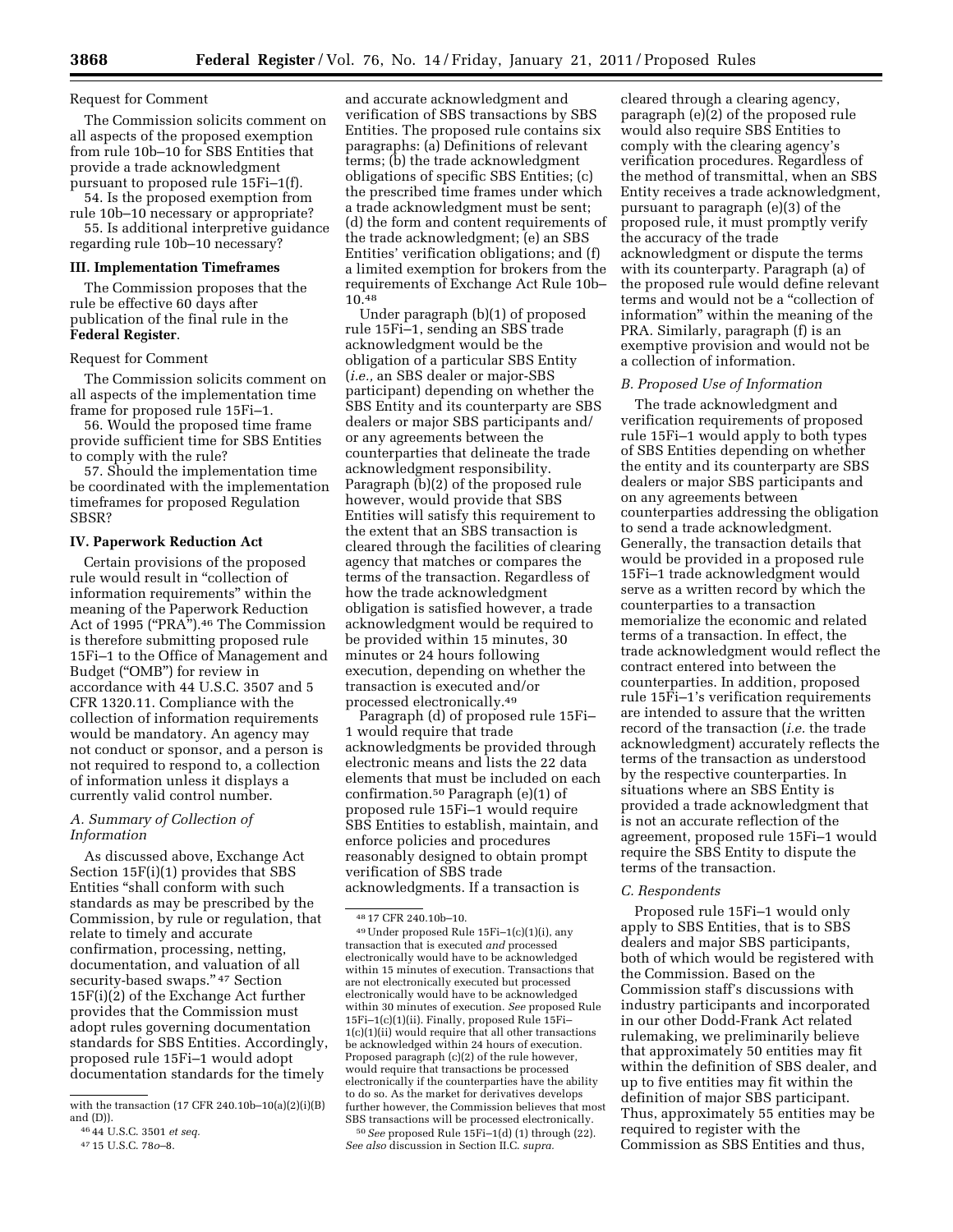would be subject to the trade acknowledgment provision and verification requirements of proposed rule 15Fi–1.51

# *D. Total Initial and Annual Reporting and Recordkeeping*

Pursuant to proposed rule 15Fi–1, all SBS transactions would have to be acknowledged and verified through the methods and by the timeframes prescribed in the proposed rule. Collectively, paragraphs (b), (c), (d) and (e) of proposed rule 15Fi–1 identify the information that is to be included in a trade acknowledgment; the party responsible for sending the trade acknowledgment; the permissible methods for sending the trade acknowledgment; and criteria for verifying the terms of a trade acknowledgment. According to the Depository Trust and Clearing Corporation (''DTCC''), there are on average 36,000 single-name creditdefault swap ("CDS") transactions per day,52 resulting in a total number of 13,140,000 CDS transactions per year. The Commission preliminarily believes that CDSs represent 85% of all SBS transactions.53 Assuming that at least one SBS Entity is a party to every SBS transaction, the Commission preliminarily estimates that the total number of SBS transactions that would be subject to proposed 15Fi–1 on an annual basis would be approximately 15,460,000 which is an average of 281,091 transactions per SBS Entity per year.54

Based on discussions with industry participants, the Commission estimates that approximately 99 percent, or 15,305,400 transactions,55 are processed electronically, meaning that these transactions are either cleared through the facilities of a clearing agency,<sup>56</sup> or processed through an SBS Entity's internal electronic systems. The

54These figures are based on the following:  $[13,140,000/0.85] = 15,458,824$ , or approximately 15,460,000. (15,460,000 estimated SBS transactions)/(55 SBS Entities) = 281,091 SBS transactions per SBS Entity per year. The Commission understands that many of these transactions may arise from previously executed SBS transactions.

 $^{55}$  15,460,000 SBS transactions  $\times$  .99 = 15,305,400 transactions.

Commission believes that the remaining one percent of SBS transactions, or 154,600 transactions,57 are currently not processed electronically, but are acknowledged and verified through other means, such as e-mail, facsimile or other similar means.58

As discussed above, the Commission believes that most transactions will be electronically executed and cleared through the facilities of a clearing agency. The Commission understands that the clearing of SBS transactions through the facilities of a clearing agency generally includes the matching and verification of such transactions. The Commission has taken this process into account in paragraph (b)(2) of proposed rule 15Fi–1, which provides that SBS Entities will satisfy the requirement to provide a trade acknowledgment if a clearing agency produces a confirmation through its facilities. Nevertheless, the Commission believes that it will be necessary for SBS Entities, if they have not already done so, to develop computerized systems for inputting the terms of an SBS transaction and then transmitting that data to the relevant clearing agency for electronic processing.

The Commission also believes that such computerized systems will necessarily have to be programmed so that SBS transactions that are not electronically processed through the facilities of a clearing agency can be processed internally. Indeed, it is the Commission's understanding, through publicly available information and discussions with industry participants, that many SBS Entities may already have these types of systems in place.

Because this information is anecdotal, for the purposes of the PRA, the Commission assumes that most SBS Entities do not currently have the platforms necessary for processing, acknowledging, and verifying SBS transactions electronically, whether internally or by transmitting the necessary data packages to the facilities of a clearing agency for processing. Therefore, the Commission believes that SBS Entities will have to develop internal order and trade management systems ("OMS") that will be connected or linked to the facilities of a clearing agency and that will also be able to process SBS transactions internally if

necessary.59 The Commission believes that those systems will also have frontoffice and back-office linkages that will permit the front office to input SBS transaction details 60 and to send these updates in real-time or near real-time to the back-office so that complete packages of information can be sent to the clearing agency for electronic processing and timely acknowledgment, or in the alternative, so that the relevant SBS Entity can itself electronically process the transaction and send the required trade acknowledgment.

Based on our staff's discussions with industry participants and incorporated in our other Commission rulemaking related to the Dodd-Frank Act,<sup>61</sup> the Commission preliminarily estimates that the development of an OMS by SBS Entities for electronic processing of SBS transactions with the capabilities described above would impose a onetime aggregate burden of approximately 19,525 hours, or 355 burden hours per SBS Entity.62 This estimate assumes that SBS Entities will not have to develop an entirely new OMS but rather, would leverage existing trading and processing platforms and adapt those systems to satisfy the functionalities described above. In addition, the Commission further preliminarily estimates that proposed rule 15Fi–1 would impose an ongoing annual hour burden of approximately 23,980 hours or 436 hours per SBS Entity.63 This estimate would include day-to-day technical support of the OMS, as well as the

60The Commission understands that in some instances, additional transaction details may have to be entered post-execution but prior to processing. In the industry, this process generally referred to as ''enrichment.''

61*See* SBSR Proposing Release, note 16 *supra,* at Section XIII.B.4.a.

62This estimate is based on Commission staff discussions with market participants and is calculated as follows: [((Sr. Programmer at 160 hours) + (Sr. Systems Analyst at 160 hours) + (Compliance Manager at 10 hours) + (Director of Compliance at 5 hours) + (Compliance Attorney at  $20 \text{ hours}$ )  $\times$  55 (SBS Entities)] = 19,525 burden hours at 355 hours per SBS Entity. The Commission understands that many SBS Entities may already have computerized systems in place for electronically processing SBS transactions, whether internally or through a clearing agency. This may result in lesser burdens for those parties.

63This estimate is based on Commission staff discussions with market participants and is calculated as follows: [((Sr. Programmer at 32 hours) + (Sr. Systems Analyst at 32 hours) + (Compliance Manager at 60 hours) + (Compliance Clerk at 240 hours) + (Director of Compliance at 24 hours) + (Compliance Attorney at 48 hours))  $\times$  (55 SBS Entities)] = 23.980 burden hours, or 436 hours per SBS Entity.

<sup>51</sup>We note that many clearing agencies already have facilities that would permit SBS Entities to acknowledge and verify SBS transactions in addition to other services provided by the clearing agency.

<sup>52</sup>*See, e.g., [http://www.dtcc.com/products/](http://www.dtcc.com/products/derivserv/data_table_iii.php)  [derivserv/data](http://www.dtcc.com/products/derivserv/data_table_iii.php)*\_*table*\_*iii.php* (weekly data as updated by DTCC).

<sup>53</sup>The Commission's estimate is based on internal analysis of available SBS market data. The Commission is seeking comment about the overall size of the SBS market.

<sup>56</sup>*See* discussion in Part II.A.2 *supra.* 

 $^{57}$  15,460,000 SBS transactions  $\times$  .01 = 154,600 transactions.

<sup>58</sup>We note that proposed rule 15Fi–1(c)(2) would require that SBS transactions be processed electronically if the acknowledging entity has the ability to do so. As noted above, the Commission believes that as this market develops further, fewer SBS Entities will lack the ability to process SBS transactions electronically. *See also* note 50 *supra.* 

<sup>59</sup>The Commission believes that systems for acknowledging and verifying SBS transactions will likely be an additional functionality of an OMS that SBS Entities would have to use to report SBS transactions to an SBS data repository. *See* SBSR Proposing Release, note 16 *supra.*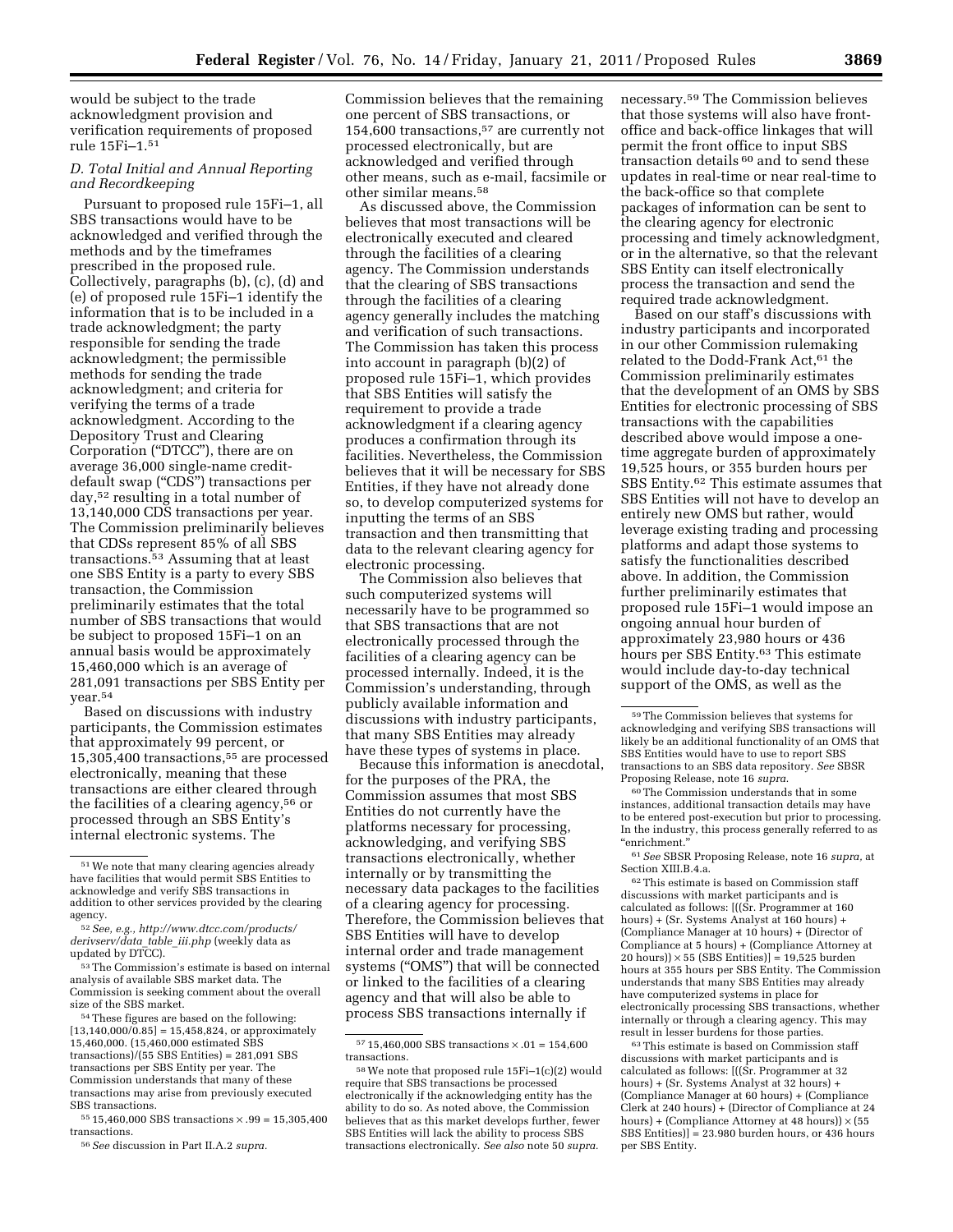amortized annual burden associated with system or platform upgrades and periodic implementation of significant updates based on new technology, products, or both.

In addition, pursuant to paragraph (e)(1) of proposed rule 15Fi–1, SBS Entities must establish, maintain, and enforce written policies and procedures reasonably designed to obtain prompt verification of transaction terms. While the cost of these policies and procedures will vary, the Commission estimates that such policies and procedures would require an average of 80 hours per respondent to initially prepare and implement, with a total initial burden of 4,400 hours for all respondents.64 Once these policies and procedures are established, the Commission estimates that it will take an average 40 hours annually to maintain these policies and procedures per respondent, with a total estimated average annual burden of 2,200 hours for all respondents.65

## *E. Recordkeeping Requirements*

Pursuant to amendments to the Exchange Act from Title VII of the Dodd-Frank Act, the Commission plans to propose separate rules for SBS transactions that include, among other things, recordkeeping and transaction reporting requirements. Because a trade acknowledgment will serve as a written record of the transaction, the information required by proposed Rule 15Fi–1 would be required to be maintained by an SBS Entity subject to those rules. This requirement will be subject to a separate PRA submission under that rulemaking.

## *F. Collection of Information Is Mandatory*

Each collection of information discussed above would be a mandatory collection of information.

# *G. Will responses of collection of information be kept confidential?*

By its terms, information collected pursuant to proposed rule 15Fi–1 will not be available to the public. Under other rules proposed by the Commission, however, most, if not all, of the information required to be

included in a trade acknowledgment, as described in paragraph (d) of the proposed rule, will be otherwise publicly available. In particular, under proposed Regulation SBSR,66 SBS Entities would be required to report SBS transaction details to a SBS data repository that will in turn, publicly disseminate SBS transaction data. To the extent however, that the Commission receives confidential information pursuant to this collection of information that is otherwise not publicly available, that information will be kept confidential, subject to the provisions of the Freedom of Information Act.

#### *H. Request for Comment*

The Commission requests comment on all aspects of its burden estimates. The Commission also solicits comment as follows:

58. Is the proposed collection of information necessary for the performance of the functions of the agency? Would the information have a practical utility?

59. How accurate are the Commission's preliminary estimates of the burdens of the proposed collection of information associated with proposed rule 15Fi–1? How many entities would incur collection of information burdens pursuant to rule 15Fi–1?

60. Would SBS Entities incur any additional burdens associated with designing, creating and implementing a system for the processing, acknowledgment and verification of SBS transactions pursuant to proposed rule 15Fi–1?

61. Would there be different or additional burdens associated with the collection of information under proposed rule 15Fi–1 that an SBS Entity would not undertake in the ordinary course of business?

62. Are there additional burdens that the Commission has not addressed in its preliminary burden estimates?

63. Are there ways to enhance the quality, utility and clarity of the information to be collected?

64. Are there ways to minimize the burden of collection of information on those who would be required to respond, including through the use of automated collection techniques or other forms of information technology?

65. What entities may be subject to proposed rule 15Fi–1? Would specific classes of entities be impacted? How many entities would be impacted? Will any entity or class of entities be impacted differently than others?

## **V. Cost-Benefit Analysis**

The Dodd-Frank Act was enacted, in part, to promote the financial stability of the United States by improving accountability and transparency in the financial system.67 Title VII of the Dodd-Frank Act designates the Commission to oversee the SBS markets and develop appropriate regulations. In furtherance of this goal, the Dodd-Frank Act added Section 15F(i) to the Exchange Act, which requires SBS Entities to "conform with such standards as may be prescribed by the Commission, by rule or regulation, that relate to timely and accurate confirmation, processing, netting, documentation, and valuation of all security-based swaps,'' and provides that the Commission must adopt rules governing those documentation standards. Accordingly, proposed rule 15Fi–1 would provide these documentation standards with respect to the timely and accurate provision of trade acknowledgments and verification of SBS transactions by SBS Entities.

The market for OTC derivatives, which has been described as opaque,<sup>68</sup> has grown exponentially in recent years 69 and is capable of affecting significant sectors of the U.S. economy. One of the primary goals of Title VII of the Dodd-Frank Act is to increase the transparency and efficiency of the OTC derivatives market and to reduce the potential for counterparty and systemic risk.70 With respect to the confirmation of OTC derivatives transactions, the GAO noted that the trading volume of credit derivatives, such as SBS, had expanded so rapidly that the operational infrastructure and confirmation practices of many SBS Entities had failed to keep pace with the increased

Address Risk Posed by Credit Default Swaps,'' GAO–09–397T (March 2009), at 2, 5, 27. 69The Bank for International Settlements semi-

annual reports on the swap markets summarizes developments in the OTC derivatives markets. The report breaks down trading volumes and other statistics for various classes of derivatives, including credit default swaps, interest rate and foreign exchange derivatives, and equity and commodity derivatives. The report covers derivatives trading within the G10 countries. The most recent report, available at *[http://www.bis.org/](http://www.bis.org/statistics/derstats.htm) [statistics/derstats.htm,](http://www.bis.org/statistics/derstats.htm)* covers the period through the last quarter of 2009.

<sup>70</sup> See "Financial Regulatory Reform--- A New Foundation: Rebuilding Financial Supervision and Regulation,'' U.S. Department of the Treasury, at 47–48 (June 17, 2009).

<sup>64</sup>This estimate is based on Commission staff discussions with market participants and is calculated as follows: [(Compliance Attorney at 40 hours) (Director of Compliance at 20 hours) + (Deputy General Counsel at 20 hours) × (55 SBS Entities)] = 4,400 burden hours, or 80 hours per SBS Entity.

<sup>65</sup>This estimate is based on Commission staff discussions with market participants and is calculated as follows: [(Compliance Attorney at 20 hours) (Director of Compliance at 10 hours) + (General Counsel at 10 hours)  $\times$  (55 SBS Entities)] = 2,200 burden hours, or 40 hours per SBS Entity. 66*See* SBSR Proposing Release, note 16 *supra.* 

<sup>67</sup>*See* Public Law 111–203 Preamble. 68With respect to CDSs, for example, the GAO found that ''comprehensive and consistent data on the overall market have not been readily available,'' that ''authoritative information about the actual size of the CDS market is generally not available,'' and that regulators currently are unable ''to monitor activities across the market.'' GAO, ''Systemic Risk: Regulatory Oversight and Recent Initiatives to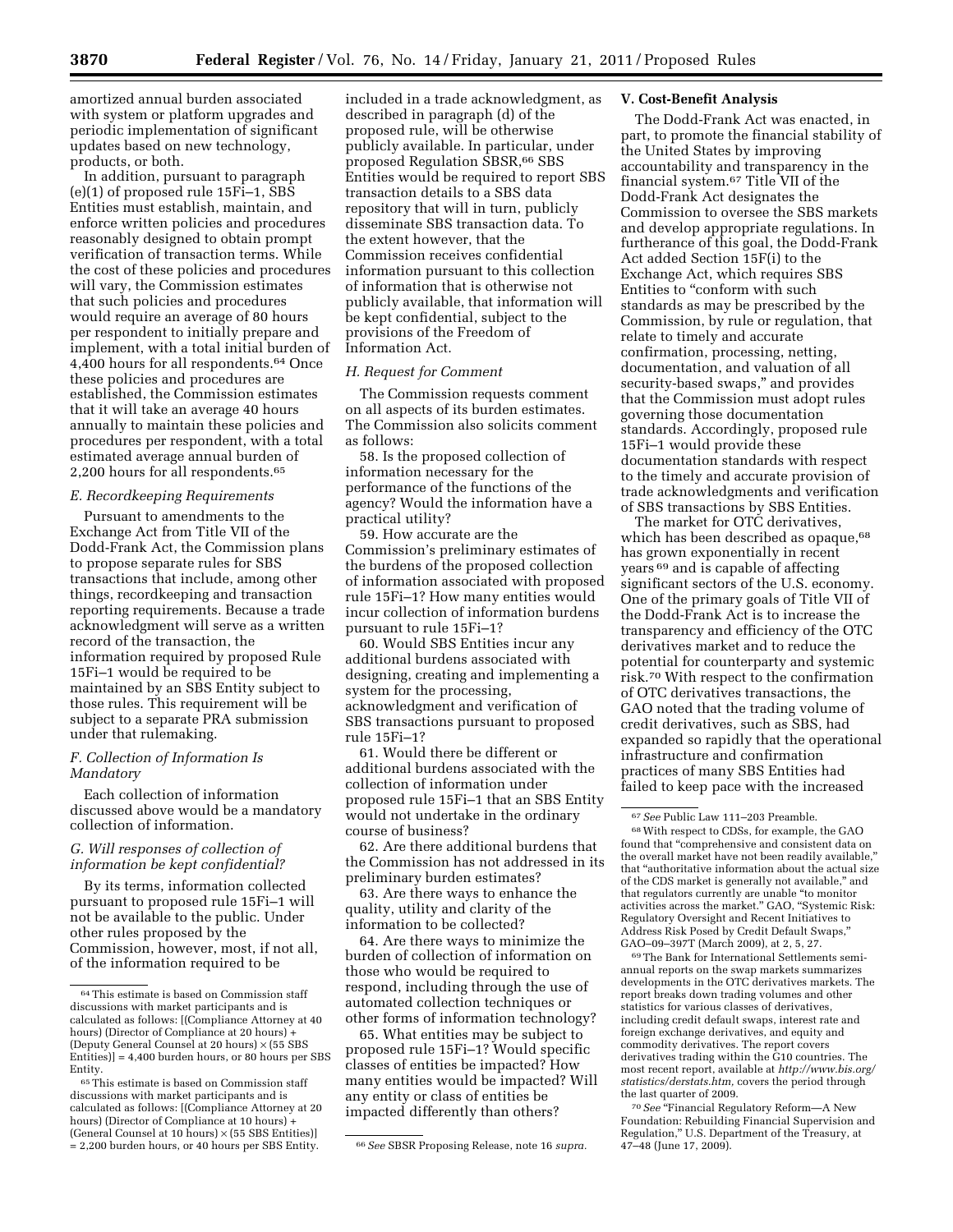volume.71 In particular, the GAO noted, among other things, that the lack of automated systems for confirming and verifying the terms of SBS transactions contributed to a significant backlog of unconfirmed transactions, which in turn created significant legal and operation risk for market participants.72 As a result, these risks and other operational issues associated with OTC derivatives have been the focus of reports and recommendations by the President's Working Group,73 and of ongoing efforts to by the FRBNY 74 to enhance operational systems in the OTC market, including the reduction of confirmation backlogs and the timely provision of confirmations and verification of transactions in OTC derivatives.

Proposed rule 15Fi–1 would prescribe standards for the documentation and timely provision of SBS trade acknowledgments and the verification of such trade acknowledgments. More specifically, proposed Rule 15Fi–1 would require SBS Entities to provide a trade acknowledgment of an SBS transaction within 15 minutes, 30 minutes or 24 hours following execution of the transactions, depending on whether the transaction is executed and/or processed electronically.75 In addition, the proposed rule would require SBS Entities to include specified information in the trade acknowledgment,76 to verify transactions with other SBS Entities, and to establish, maintain, and enforce reasonable written policies and procedures for verifying the transaction terms. The proposed rule would require most SBS transactions to be processed and acknowledged electronically if the SBS Entity has the ability to do so, but also would provide that many of the requirements of the rule can be satisfied through the facilities of the clearing agency that clears an SBS transaction.

### *A. Benefits*

The Commission believes that proposed rule 15Fi–1 would yield substantial benefits to the SBS market and address many of the concerns noted by the GAO regarding the timely and accurate acknowledgment of OTC derivatives transactions. In particular, by requiring SBS Entities to timely

provide trade acknowledgments and verify SBS transactions and to use electronic means when possible, the Commission is addressing the concern raised by the GAO regarding the legal and operational risks associated with confirmation backlogs in the OTC derivatives markets. In particular, the GAO noted in its report that the lack of automation was a significant contributor to confirmation backlogs.77 The Commission believes that requiring SBS transactions to be processed electronically would help reduce what the GAO described as the operational and legal risks accompanying unconfirmed derivatives transactions. In addition, the Commission believes that permitting SBS Entities to rely on the facilities of a clearing agency to satisfy their requirements under the proposed rule will encourage these entities to use clearing agency facilities, thereby promoting efficiency and automation in this market.

#### *B. Costs*

Proposed rule 15Fi–1 would impose initial and ongoing costs on SBS Entities. The Commission believes that these costs will be a function of number of SBS transactions entered into by SBS Entities, whether SBS Entities have the ability to electronically process SBS transactions, and whether SBS Entities will enter into SBS transactions that can be, and are, cleared by a clearing agency.

The Commission obtained information from publicly available sources and consulted with industry participants in an effort to quantify the number of aggregate SBS transactions on an annual basis. According to the DTCC, there are on average 36,000 single-name CDS transactions per day,78 resulting in a total number of 13,140,000 CDS transactions per year. The Commission preliminarily believes that CDSs represent 85% of all SBS transactions.79 Therefore, the Commission preliminarily believes that there will be a total of approximately 15,460,000 SBS transactions entered into each year. Assuming that at least one SBS Entity is a party to every SBS transaction, the Commission preliminarily estimates that the total number of SBS transactions that would be subject to proposed 15Fi–1 on an annual basis would be approximately 15,460,000

which is an average of 281,091 transactions per SBS Entity per year.80

To fulfill the proposed rule's requirements, the Commission believes that SBS Entities would have to develop an OMS with portals to relevant clearing agencies and real-time or near real-time linkages between an SBS Entity's front and back-office operations. The development of an OMS would have to occur regardless of whether an SBS transaction is, or can be, cleared by a clearing agency.

The Commission preliminarily estimates that an SBS Entity's development of an OMS that achieves compliance with proposed rule 15Fi–1 would impose a one-time aggregate cost of  $$3,665,750,81$  or approximately \$66,650 per SBS Entity. This estimate includes the development of an OMS that leverages off of an SBS Entity's existing front-office and back-office operational platforms. The Commission further preliminarily estimates that the requirements of proposed rule 15Fi–1 would impose an ongoing annual aggregate cost of \$4,022,920, or approximately \$73,144 per SBS Entity.82 This estimate would include day-to-day technical supports of the OMS, as well as an estimate of the amortized annual burden associated with system or platform upgrades and periodic ''re-platforming'' (*i.e.,*  implementing significant updates based on new technology, products or both). In addition, the Commission estimates that the development and implementation of written policies and procedures as required under paragraph (e)(1) of the proposed rule would impose initial costs of \$1,754,500, or

81This estimate is based on the following: [((Sr. Programmer (160 hours) at \$285 per hour) + (Sr. Systems Analyst (160 hours) at \$251 per hour) + (Compliance Manager (10 hours) at \$294 per hour) + (Director of Compliance (5 hours) at \$426 per hour) + (Compliance Attorney (20 hours) at \$291 per hour)  $\times$  (50 SBS Entities)] = \$3,665,750 or \$66,650 per SBS Entity. The Commission understands that many SBS Entities may already have computerized systems in place for electronically processing SBS transactions, whether internally or through a clearing agency.

82This estimate is based on Commission staff discussions with market participants and is calculated as follows:  $[((\hat{S}r, Programmer (32 hours)$ at \$285 per hour) + (Sr. Systems Analyst (32 hours) at \$251 per hour) + (Compliance Manager (60 hours) at \$294 per hour) + (Compliance Clerk (240 hours) at \$59 per hour) + (Director of Compliance (24 hours) at \$426 per hour) + (Compliance Attorney (48 hours) at \$291 per hour) × (55 SBS Entities)] = \$4,022,920 burden hours, or \$73,144 per SBS Entity.

<sup>71</sup>*See* GAO Confirmation Report, *supra,* note 6 and accompanying text.

<sup>72</sup> *Id.* at pages 12–15.

<sup>73</sup>*See, e.g.,* Press Release, President's Working Group on Financial Markets, Progress Summary on OTC Derivatives Operational Improvements (November 2008).

<sup>74</sup>*See,* note 10, *supra.* 

<sup>75</sup>*See* note 49 *supra.* 

<sup>76</sup>*See* note 50 *supra. See also* proposed Rule 15Fi–1(c)(1).

<sup>77</sup>*See* GAO Confirmation Report, *supra* note 6. 78*See, e.g., [http://www.dtcc.com/products/](http://www.dtcc.com/products/derivserv/data_table_iii.php)  [derivserv/data](http://www.dtcc.com/products/derivserv/data_table_iii.php)*\_*table*\_*iii.php* (weekly data as updated by DTCC).

<sup>79</sup>The Commission's estimate is based on internal analysis of available SBS market data. The Commission is seeking comment about the overall size of the SBS market.

<sup>80</sup>These figures are based on the following:  $[13,140,000/\overline{0.85}] = 15,458,424$ , or approximately 15,460,000. (15,460,000 estimated SBS transactions)/(55 SBS Entities) = 309,200 SBS transactions per SBS Entity per year. The Commission understands that many of these transactions may arise from previously executed SBS transactions.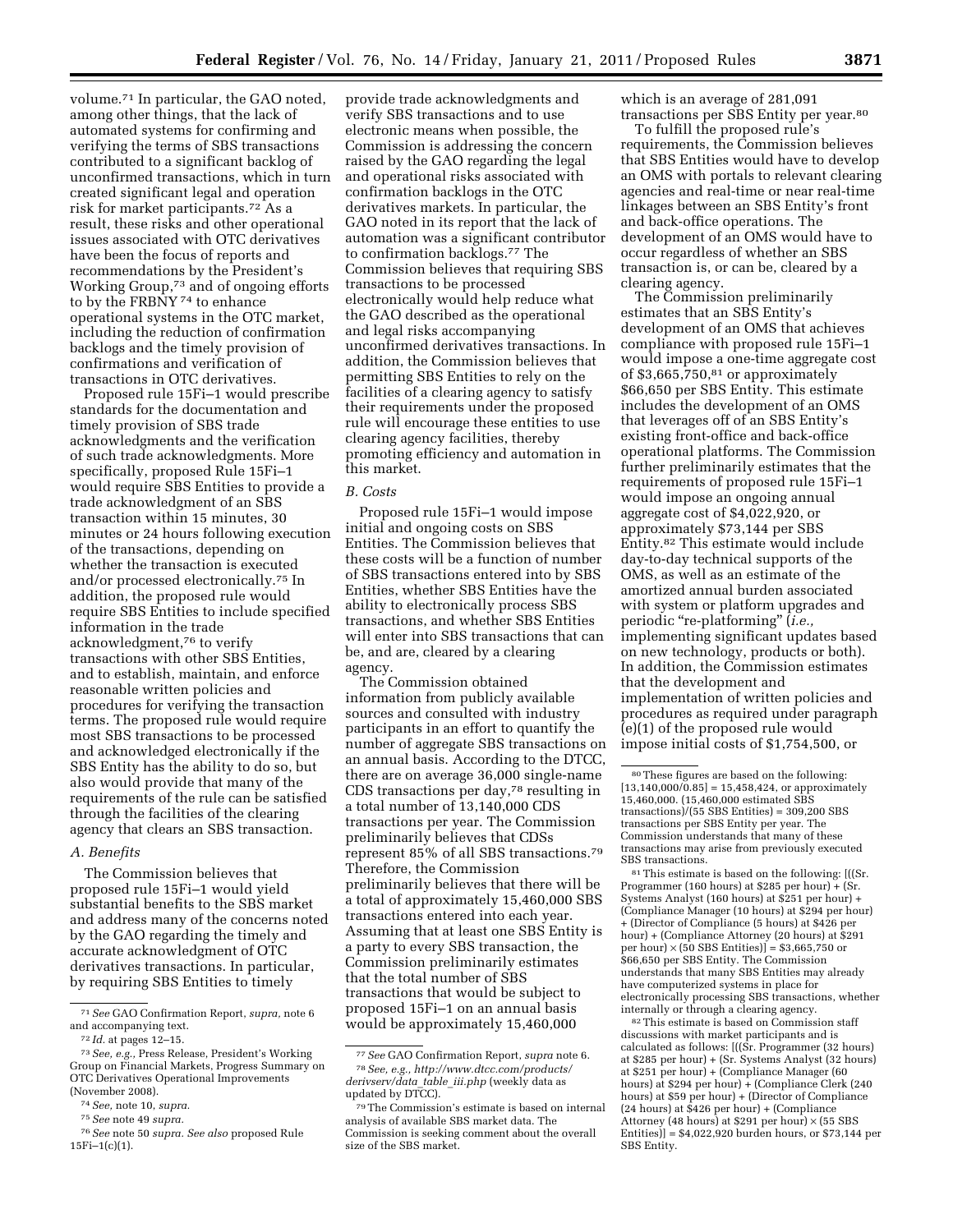approximately \$31,900 per SBS Entity.83 Once established, the Commission estimates that it would cost respondents approximately \$877,250 per year, or \$15,950 per respondent,84 to update and maintain these policies and procedures.

In sum, the Commission estimates that the initial cost of complying with proposed rule 15Fi–1 will be \$5,417,500 for all respondents, or \$98,500 per SBS Entity.85 The Commission estimates that total ongoing costs to respondents would be \$4,900,170 for all respondents, or \$89,094 per SBS Entity.86

# *C. Request for Comment*

The Commission requests comment on the costs and benefits of proposed rule 15Fi–1 discussed above, as well as any costs and benefits not already described that could result. In addition, the Commission requests comment on the following:

66. How can the Commission accurately estimate the costs and benefits of the proposed rule?

67. What are the costs currently borne by SBS Entities that would be subject to proposed rule 15Fi–1 with respect to the acknowledgment and verification of SBS transactions?

68. How many entities would be subject to the proposed rule? How transactions would be subject to the proposed rule?

69. Are there additional costs involved in complying with the rule that have not been identified? What are the types, and amounts, of the costs?

70. Would the obligations imposed on SBS Entities by proposed rule 15Fi–1 be a significant enough barrier to cause some firms not to enter the SBS market? If so, how many firms might decline to enter the market? How could the cost of

 $85$  (\$3,665,750 initial cost for developing OMS) + (\$1,754,500 for developing policies and procedures) = \$5,417,500 for all respondents. (\$5,417,500/505 Respondents) = \$98,500 per SBS Entity.

their not entering the market be measured? How should the Commission weigh those costs, if any, against the anticipated benefits from reducing legal and operational risk to SBS Entities from the proposal, as discussed above?

71. Would there be additional benefits from the proposed rule that have not been identified?

## **VI. Consideration of Burden on Competition and Promotion of Efficiency, Competition, and Capital Formation**

Exchange Act Section 3(f) requires the Commission, when engaging in rulemaking that requires it to consider whether an action is necessary or appropriate in the public interest, to consider, in addition to the protection of investors, whether the action would promote efficiency, competition, and capital formation. In addition, Section 23(a)(2) of the Exchange Act requires the Commission, when making rules under the Exchange Act, to consider the impact of those rules on competition. Section 23(a)(2) also prohibits the Commission from adopting any rule that would impose a burden on competition not necessary or appropriate in furtherance of the purposes of the Exchange Act.

The Commission preliminarily believes that the documentation standards for the provision of trade acknowledgments and verification of SBS transactions, as required by the Dodd-Frank Act and implemented by proposed rule 15Fi–1, would promote efficiency, competition, and capital formation by encouraging SBS Entities to automate their systems for SBS transactions, providing further incentive for SBS Entities to clear SBS transactions through clearing agencies' automated facilities, thus lowering transaction costs, and helping alleviate the legal and operational risks encountered by SBS Entities when SBS transactions are otherwise confirmed through manual methods.

The Commission's experience with the acknowledgment and verification of other types of securities is that the timely resolution of disputes regarding the terms of a transaction are more efficiently handled near in time to when the transaction took place. Timely acknowledgment and verification of SBS transactions will provide counterparties with the appropriate means by which to evaluate their own risk exposures in a timely manner, thereby enabling them to more quickly and efficiently determine whether and how to deploy capital in other asset classes. In addition, the Commission believes that competition will be

promoted because market participants would be encouraged to enter into SBS transactions with SBS Entities whose automated operations reduce the amount of time it takes to confirm the terms of a trade. In particular, the Commission believes that the need for speed and efficiency in today's capital markets would encourage market participants in general, and SBS Entities in particular, to provide quicker and more efficient process for confirming SBS transactions because counterparties to an SBS transaction must not only concern themselves with the SBS transaction, but also the underlying reference security that itself is subject to rapid market movements.

# **VII. Consideration of Impact on the Economy**

For purposes of the Small Business Regulatory Enforcement Fairness Act of 1996 (''SBREFA''), the Commission must advise the OMB whether the proposed regulation constitutes a ''major'' rule. Under SBREFA, a rule is considered "major" when, if adopted, it results or is likely to result in: (1) An annual effect on the economy of \$100 million or more (either in the form of an increase or a decrease); (2) a major increase in costs or prices for consumers or individual industries; or (3) significant adverse effect on competition, investment or innovation. If a rule is "major," its effectiveness will generally be delayed for 60 days pending Congressional review.

The Commission requests comment on the potential impact of proposed rule 15Fi–1 on the economy on an annual basis, on the costs or prices for consumers or individual industries, and on competition, investment, or innovation. Commenters are requested to provide empirical data and other factual support for their view to the extent possible.

## **VIII. Regulatory Flexibility Act Certification**

The Regulatory Flexibility Act (''RFA'') requires Federal agencies, in promulgating rules, to consider the impact of those rules on small entities. Section 603(a) of the Administrative Procedure Act, as amended by the RFA, generally requires the Commission to undertake a regulatory flexibility analysis of all proposed rules, or proposed rule amendments, to determine the impact of such rulemaking on ''small entities.'' Section 605(b) of the RFA states that this requirement shall not apply to any proposed rule or proposed rule amendment which, if adopted, would not have a significant economic impact

<sup>83</sup>This estimate comes from Commission staff experience regarding the development of policies and procedures and is calculated as follows: [(Compliance Attorney (40 hours) at \$294 per hour) + (Director of Compliance (20 hours) at \$426 per hour) + (Deputy General Counsel (20 hours) at \$581 per hour) × (55 SBS Entities)] = \$1,754,500 total, or \$31,900 per SBS Entity.

<sup>84</sup>This estimate comes from Commission staff experience regarding the development of policies and procedures and is calculated as follows: [(Compliance Attorney (20 hours) at \$294 per hour) + (Director of Compliance (10 hours) at \$426 per hour) + (Deputy General Counsel (10 hours) at \$581 per hour)  $\times$  (55 SBS Entities)] = \$877,250 total, or \$15,950 per SBS Entity.

<sup>86</sup> (\$4,022,920 ongoing cost for maintaining OMS) + (\$877,250 for maintaining policies and procedures) = \$4,900,170 for all respondents.  $($ \$4,900,170/55 Respondents $)$  = \$89,094 per SBS Entity.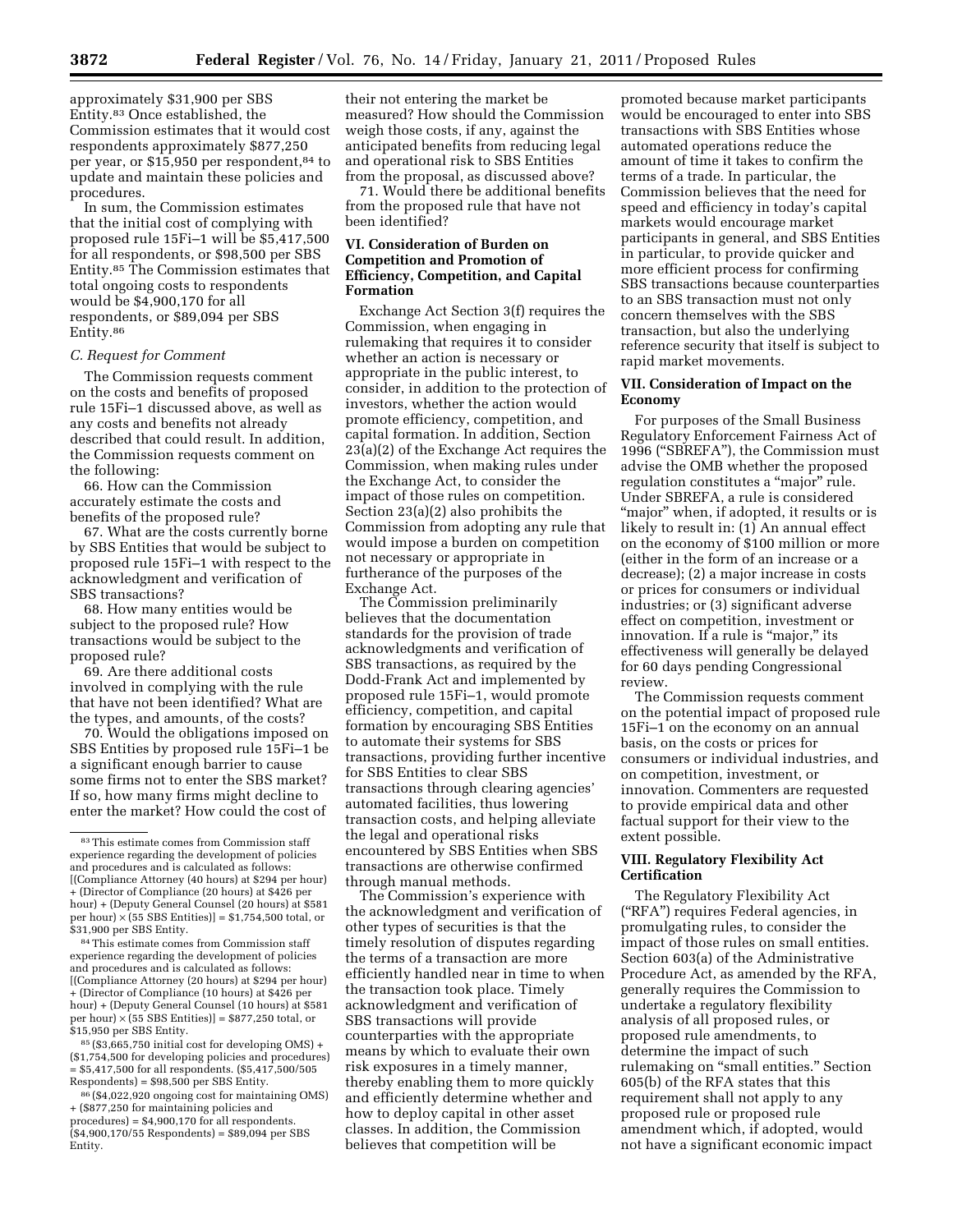on a substantial number of small entities.

For purposes of Commission rulemaking in connection with the RFA, a small entity includes: (1) When used with reference to an "issuer" or a ''person,'' other than an investment company, an "issuer" or "person" that, on the last day of its most recent fiscal year, had total assets of \$5 million or less; or (2) a broker-dealer with total capital (net worth plus subordinated liabilities) of less than \$500,000 on the date in the prior fiscal year as of which its audited financial statements were prepared pursuant to Rule 17a–5(d) under the Exchange Act, or, if not required to file such statements, a broker-dealer with total capital (net worth plus subordinated liabilities) of less than \$500,000 on the last day of the preceding fiscal year (or in the time that it has been in business, if shorter); and is not affiliated with any person (other than a natural person) that is not a small business or small organization.

Based on our staff's discussions with SBS market participants, the Commission preliminarily believes that the majority of SBS transactions have at least one counterparty that is either a SBS dealer or major SBS participant, and that these entities—whether registered broker-dealers or not—would exceed the thresholds defining ''small entities'' set out above. Accordingly, neither of these types of entities would likely qualify as small entities for purposes of the RFA. Moreover, even in situations in which one of the counterparties to a SBS is not covered by these definitions, the Commission preliminarily does not believe that any such entities would be "small entities" as defined in Commission Rule 0–10. Industry participants have indicated to our staff that only persons or entities with assets significantly in excess of \$5 million participate in the SBS market. For example, as stated in a current survey conducted by Office of the Comptroller of the Currency, 99.9% of CDS positions by U.S. commercial banks and trusts are held by those with assets over \$10 billion.87 Given the magnitude of this figure, and the fact that it so far exceeds \$5 million, the Commission preliminarily believes that the vast majority of, if not all, SBS transactions do not involve small entities for purposes of the RFA.

In addition, the Commission preliminarily believes that the entities likely to register as SBS Entities would not be small entities. Industry

participants have indicated to our staff that most if not all of the registered SBS Entities would be part of large business entities, and that all registered SBS Entities would have assets exceeding \$5 million and total capital exceeding \$500,000. Therefore, the Commission preliminarily believes that none of the SBS Entities would be small entities.

On this basis, the Commission preliminarily believes that the number of SBS transactions involving a small entity as that term is defined for purposes of the RFA would be *de minimis.* Moreover, the Commission does not believe that any aspect of proposed rule 15Fi–1 would be likely to alter the type of counterparties presently engaging in SBS transactions. Therefore, the Commission preliminarily does not believe that proposed rule 15Fi–1 would impact any small entities.

For the foregoing reasons, the Commission certifies that proposed Rule 15Fi–1 would not have a significant economic impact on a substantial number of small entities for purposes of the RFA. The Commission encourages written comments regarding this certification. The Commission requests that commenters describe the nature of any impact on small entities, indicate whether they believe that SBS Entities are unlikely to be small entities, and provide empirical data to support their responses.

# **IX. Statutory Basis and Text of Proposed Amendments**

The Commission is proposing to adopt Rule 15Fi–1 pursuant to Section 15F of the Exchange Act, as amended.

## **List of Subjects in 17 CFR Part 240**

Reporting and recordkeeping requirements, Securities, Security-based swaps, Security-based swap dealers, Major security-based swap participants.

In accordance with the foregoing, the Securities and Exchange Commission is proposing to amend Title 17, chapter II of the Code of Federal Regulations as follows:

## **PART 240—GENERAL RULES AND REGULATIONS, SECURITIES EXCHANGE ACT OF 1934**

1. The general authority citation for Part 240 is revised to read as follows:

**Authority:** 15 U.S.C. 77c, 77d, 77g, 77j, 77s, 77z–2, 77z–3, 77eee, 77ggg, 77nnn, 77sss, 77ttt, 78c, 78d, 78e, 78f, 78g, 78i, 78j, 78j–1, 78k, 78k–1, 78l, 78m, 78n, 78o, 78o– 4, 78o–8, 78p, 78q, 78s, 78u–5, 78w, 78x, 78ll, 78mm, 80a–20, 80a–23, 80a–29, 80a–37, 80b–3, 80b–4, 80b–11, and 7201 *et seq.;* and 18 U.S.C. 1350, and 12 U.S.C. 5221(e)(3) unless otherwise noted.

2. Add an undesignated center heading following § 240.15Cc1–1 and add § 240.15Fi–1 to read as follows:

## **Registration and Regulation of Security-Based Swap Dealers and Major Security-Based Swap Participants**

#### **§ 240.15Fi–1 Acknowledgment and verification of security-based swap transactions.**

(a) *Definitions.* For the purposes of this section:

(1) The term *asset class* means those security-based swaps in a particular broad category, including, but not limited to, credit derivatives, equity derivatives, and loan-based derivatives.

(2) The term *broker ID* means the UIC assigned to a person acting as a broker for a participant.

(3) The term *clearing agency* means a clearing agency registered pursuant to section 17A of the Securities Exchange Act of 1934 (15 U.S.C. 78q–1).

(4) The term *confirmation* means a trade acknowledgment that has been subject to verification.

(5) The term *desk ID* means the UIC assigned to the trading desk of a participant or of a broker of a participant.

(6) The term *execution* means the point at which the parties become irrevocably bound to a transaction under applicable law.

(7) The term *participant ID* means the UIC assigned to a participant.

(8) The term *price* means the price of a security-based swap transaction, expressed in terms of the commercial conventions used in that asset class.

(9) The term *processed electronically*  means entered into a security-based swap dealer or security-based swap participant's computerized processing systems to facilitate clearance and settlement.

(10) The term *trade acknowledgment*  means a written or electronic record of a security-based swap transaction sent by one party to the other.

(11) The term *trader ID* means the UIC assigned to a natural person who executes security-based swaps.

(12) The term *unique identification code* or *UIC* means the unique identification code assigned to a person, unit of a person, or product by or on behalf of an internationally recognized standards-setting body that imposes fees and usage restrictions that are fair and reasonable and not unreasonably discriminatory. If no standards-setting body meets these criteria, a registered security-based swap data repository shall assign all necessary UICs using its own methodology. If a standards-setting body meets these criteria but has not

<sup>87</sup>*See* Office of the Comptroller of the Currency, ''Quarterly Report on Bank Trading and Derivatives Activities Second Quarter 2010'' (2010).

<sup>\* \* \* \* \*</sup>